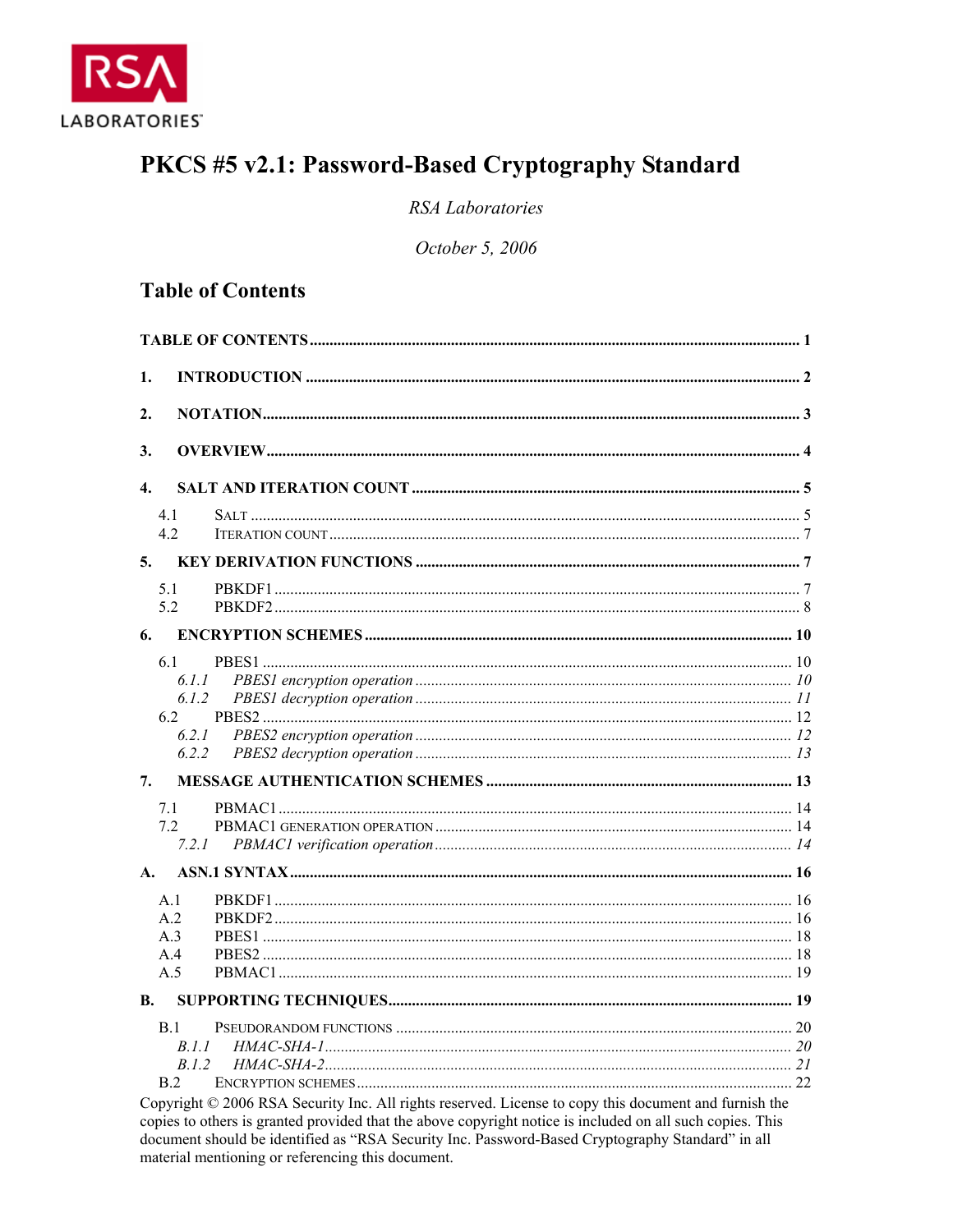|              | R21            |  |
|--------------|----------------|--|
|              | R 2 2          |  |
|              | R 23           |  |
|              | R 24           |  |
|              | R 2.5          |  |
|              | B <sub>3</sub> |  |
|              | B.3.1          |  |
|              | B.3.2          |  |
| $\mathbf{C}$ |                |  |
|              |                |  |
|              |                |  |
| D.           |                |  |
| Е.           |                |  |
|              |                |  |
|              |                |  |
|              |                |  |
|              |                |  |
|              |                |  |
| F.           |                |  |

# **1. Introduction**

This document provides recommendations for the implementation of password-based cryptography, covering the following aspects:

- key derivation functions
- encryption schemes
- message-authentication schemes
- ASN.1 syntax identifying the techniques

The recommendations are intended for general application within computer and communications systems, and as such include a fair amount of flexibility. They are particularly intended for the protection of sensitive information such as private keys, as in PKCS #8 [38]. It is expected that application standards and implementation profiles based on these specifications may include additional constraints.

Other cryptographic techniques based on passwords, such as password-based key entity authentication and key establishment protocols [4][5][39] are outside the scope of this document. Guidelines for the selection of passwords are also outside the scope.

This document supersedes PKCS #5 version 2.0 [37], but includes compatible techniques.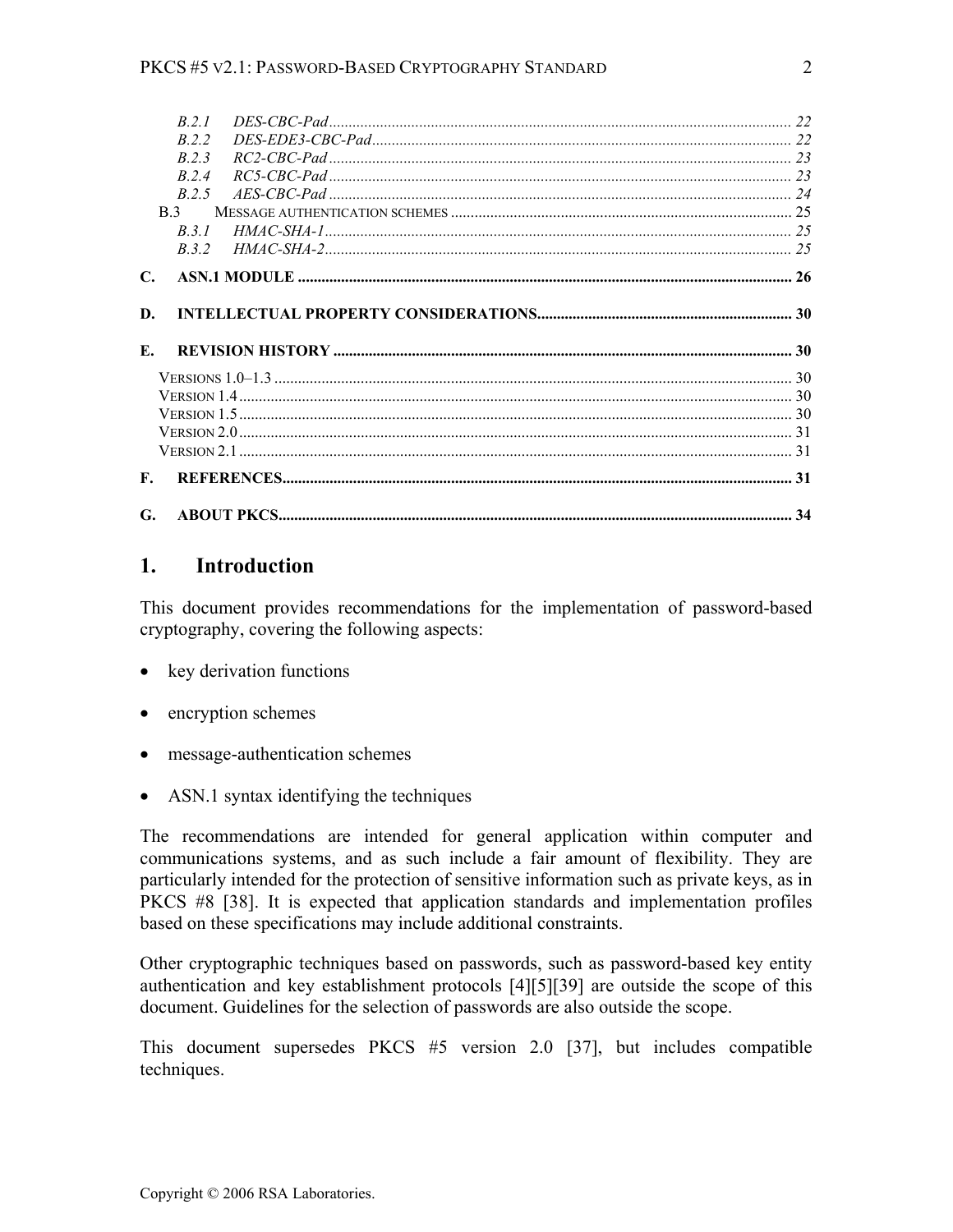| <b>Notation</b><br>2.   |                                                                         |
|-------------------------|-------------------------------------------------------------------------|
| $\mathcal{C}_{0}^{(n)}$ | ciphertext, an octet string                                             |
| $\mathcal C$            | iteration count, a positive integer                                     |
| DK                      | derived key, an octet string                                            |
| dkLen                   | length in octets of derived key, a positive integer                     |
| <b>EM</b>               | encoded message, an octet string                                        |
| Hash                    | underlying hash function                                                |
| hLen                    | length in octets of pseudorandom function output, a positive<br>integer |
| $\iota$                 | length in blocks of derived key, a positive integer                     |
| $I\hspace{-.1em}V$      | initialization vector, an octet string                                  |
| K                       | encryption key, an octet string                                         |
| <b>KDF</b>              | key derivation function                                                 |
| M                       | message, an octet string                                                |
| $\overline{P}$          | password, an octet string                                               |
| <b>PRF</b>              | underlying pseudorandom function                                        |
| PS                      | padding string, an octet string                                         |
| psLen                   | length in octets of padding string, a positive integer                  |
| S                       | salt, an octet string                                                   |
| T                       | message authentication code, an octet string                            |
|                         | $T_1, \ldots, T_l, U_1, \ldots, U_c$ intermediate values, octet strings |
| 01, 02, , 08            | octets with value $1, 2, , 8$                                           |
| $\chi$ or               | bit-wise exclusive-or of two octet strings                              |
| $\ \cdot\ $             | octet length operator                                                   |
|                         | concatenation operator                                                  |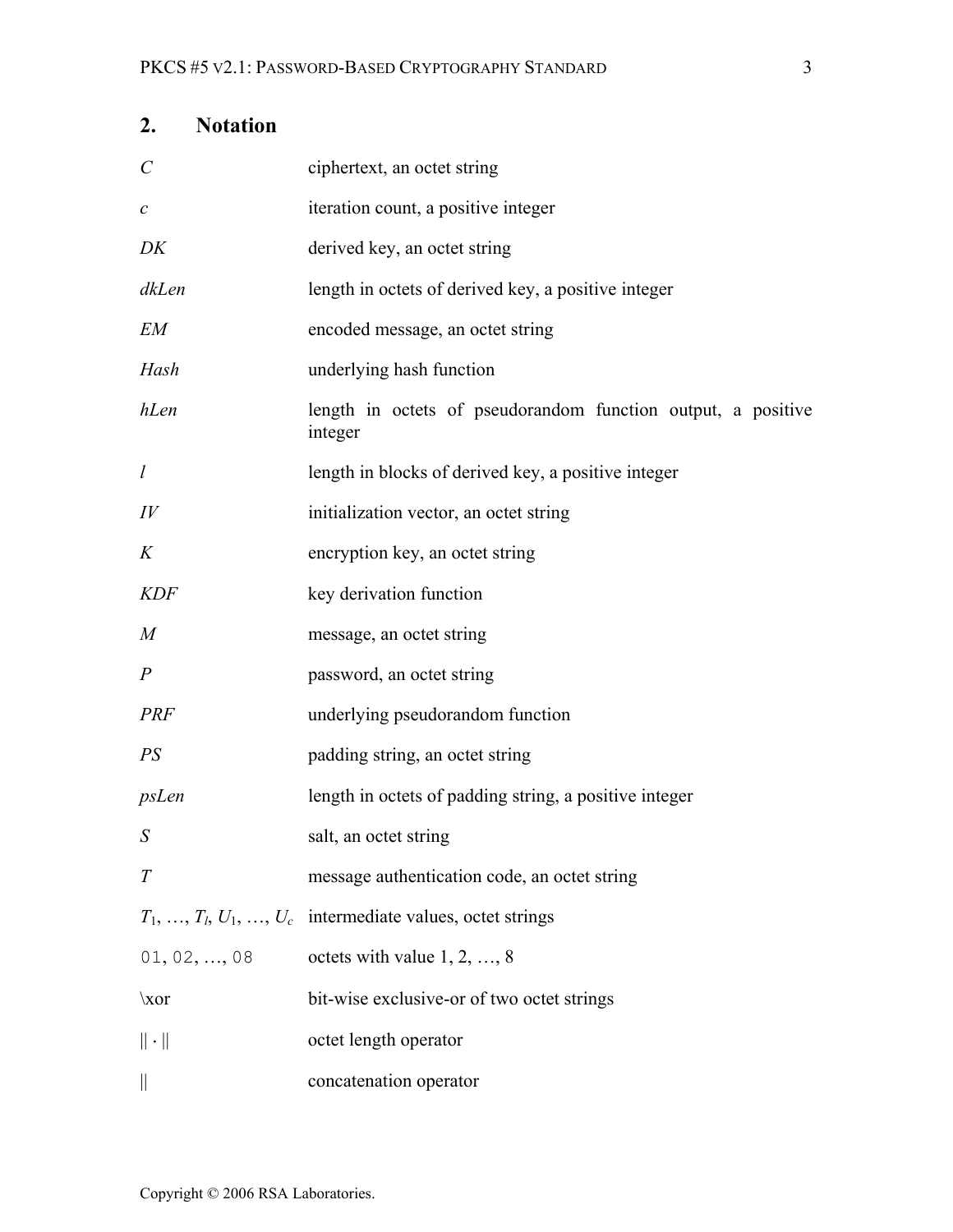$\langle i,j \rangle$  substring extraction operator: extracts octets *i* through *j*,  $0 \le i \le j$ 

# **3. Overview**

In many applications of public-key cryptography, user security is ultimately dependent on one or more secret text values or *passwords*. Since a password is not directly applicable as a key to any conventional cryptosystem, however, some processing of the password is required to perform cryptographic operations with it. Moreover, as passwords are often chosen from a relatively small space, special care is required in that processing to defend against search attacks.

A general approach to password-based cryptography, as described by Morris and Thompson [8] for the protection of password tables, is to combine a password with a *salt*  to produce a key. The salt can be viewed as an index into a large set of keys derived from the password, and need not be kept secret. Although it may be possible for an opponent to construct a table of possible passwords (a so-called "dictionary attack"), constructing a table of possible keys will be difficult, since there will be many possible keys for each password. An opponent will thus be limited to searching through passwords separately for each salt.

Another approach to password-based cryptography is to construct key derivation techniques that are relatively expensive, thereby increasing the cost of exhaustive search. One way to do this is to include an *iteration count* in the key derivation technique, indicating how many times to iterate some underlying function by which keys are derived. A modest number of iterations, say 1000, is not likely to be a burden for legitimate parties when computing a key, but will be a significant burden for opponents.

Salt and iteration count formed the basis for password-based encryption in PKCS #5 v1.5, and adopted here as well for the various cryptographic operations. Thus, passwordbased key derivation as defined here is a function of a password, a salt, and an iteration count, where the latter two quantities need not be kept secret.

From a password-based key derivation function, it is straightforward to define passwordbased encryption and message authentication schemes. As in PKCS #5 v1.5, the password-based encryption schemes here are based on an underlying, conventional encryption scheme, where the key for the conventional scheme is derived from the password. Similarly, the password-based message authentication scheme is based on an underlying conventional scheme. This two-layered approach makes the password-based techniques modular in terms of the underlying techniques they can be based on.

It is expected that the password-based key derivation functions may find other applications than just the encryption and message authentication schemes defined here. For instance, one might derive a set of keys with a single application of a key derivation function, rather than derive each key with a separate application of the function. The keys in the set would be obtained as substrings of the output of the key derivation function. This approach might be employed as part of key establishment in a session-oriented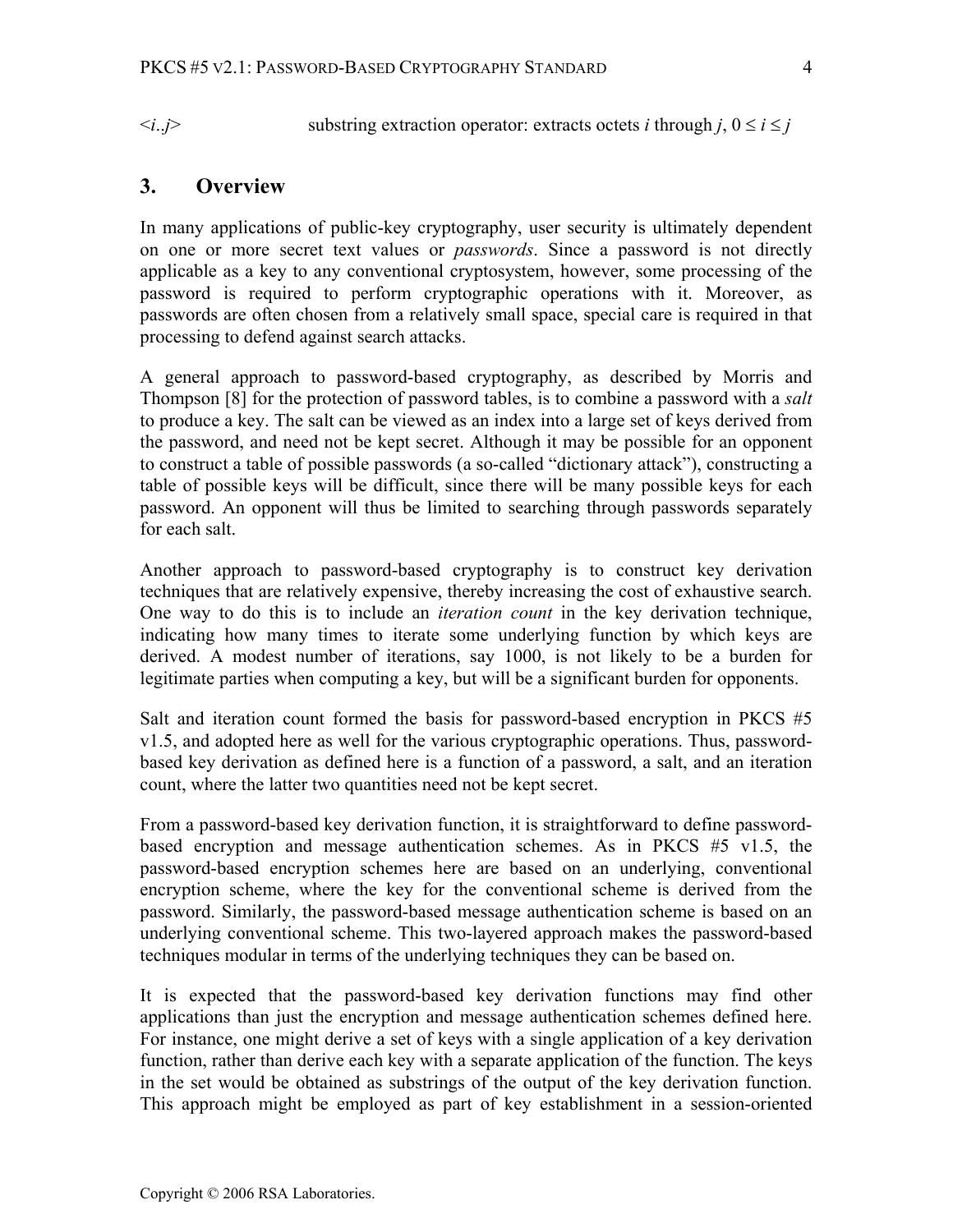protocol. Another application is password checking, where the output of the key derivation function is stored (along with the salt and iteration count) for the purposes of subsequent verification of a password.

Throughout this document, a password is considered to be an octet string of arbitrary length whose interpretation as a text string is unspecified. In the interest of interoperability, however, it is recommended that applications follow some common text encoding rules. ASCII and UTF-8 [40] are two possibilities. (ASCII is a subset of UTF-8.)

Although the selection of passwords is outside the scope of this document, guidelines have been published [27] and [41] that may well be taken into account.

# **4. Salt and iteration count**

Inasmuch as salt and iteration count are central to the techniques defined in this document, some further discussion is warranted.

# **4.1 Salt**

A salt in password-based cryptography has traditionally served the purpose of producing a large set of keys corresponding to a given password, among which one is selected at random according to the salt. An individual key in the set is selected by applying a key derivation function *KDF*, as

$$
DK = KDF(P, S)
$$

where *DK* is the derived key,  $P$  is the password, and  $S$  is the salt. This has two benefits:

- 1. It is difficult for an opponent to precompute all the keys corresponding to a dictionary of passwords, or even the most likely keys. If the salt is 64 bits long, for instance, there will be as many as  $2^{64}$  keys for each password. An opponent is thus limited to searching for passwords after a password-based operation has been performed and the salt is known.
- 2. It is unlikely that the same key will be selected twice. Again, if the salt is 64 bits long, the chance of "collision" between keys does not become significant until about  $2^{32}$  keys have been produced, according to the Birthday Paradox. This addresses some of the concerns about interactions between multiple uses of the same key, which may apply for some encryption and authentication techniques.

In password-based encryption, the party encrypting a message can gain assurance that these benefits are realized simply by selecting a large and sufficiently random salt when deriving an encryption key from a password. A party generating a message authentication code can gain such assurance in a similar fashion.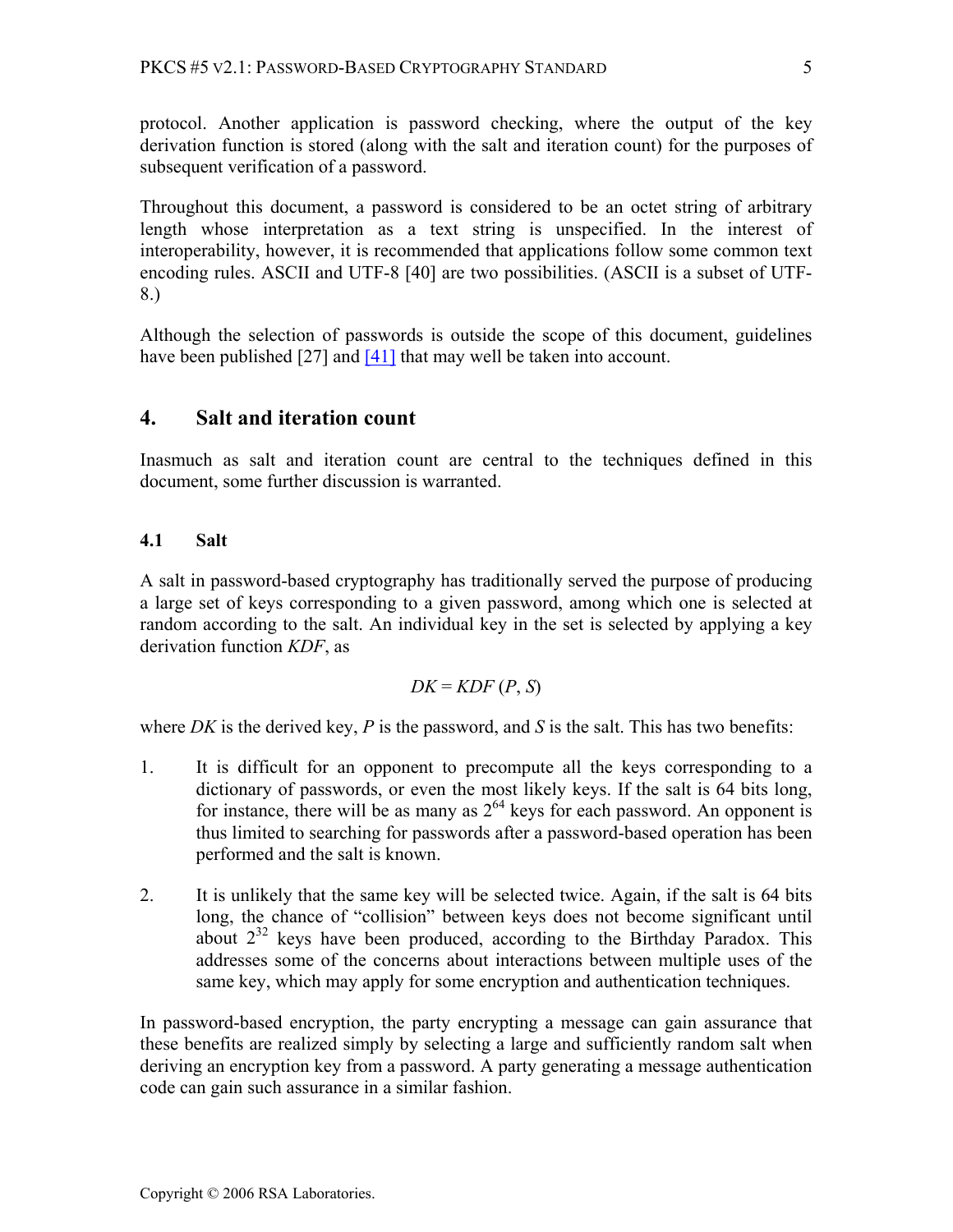The party decrypting a message or verifying a message authentication code, however, cannot be sure that a salt supplied by another party has actually been generated at random. It is possible, for instance, that the salt may have been copied from another password-based operation, in an attempt to exploit interactions between multiple uses of the same key. For instance, suppose two legitimate parties exchange a encrypted message, where the encryption key is an 80-bit key derived from a shared password with some salt. An opponent could take the salt from that encryption and provide it to one of the parties as though it were for a 40-bit key. If the party reveals the result of decryption with the 40-bit key, the opponent may be able to solve for the 40-bit key. In the case that 40-bit key is the first half of the 80-bit key, the opponent can then readily solve for the remaining 40 bits of the 80-bit key.

To defend against such attacks, either the interaction between multiple uses of the same key should be carefully analyzed, or the salt should contain data that explicitly distinguishes between different operations. For instance, the salt might have an additional, non-random octet that specifies whether the derived key is for encryption, for message authentication, or for some other operation.

Based on this, the following is recommended for salt selection:

- 1. If there is no concern about interactions between multiple uses of the same key (or a prefix of that key) with the password-based encryption and authentication techniques supported for a given password, then the salt may be generated at random and need not be checked for a particular format by the party receiving the salt. It should be at least eight octets (64 bits) long.
- 2. Otherwise, the salt should contain data that explicitly distinguishes between different operations and different key lengths, in addition to a random part that is at least eight octets long, and this data should be checked or regenerated by the party receiving the salt. For instance, the salt could have an additional nonrandom octet that specifies the purpose of the derived key. Alternatively, it could be the encoding of a structure that specifies detailed information about the derived key, such as the encryption or authentication technique and a sequence number among the different keys derived from the password. The particular format of the additional data is left to the application.

**Note.** If a random number generator or pseudorandom generator is not available, a deterministic alternative for generating the salt (or the random part of it) is to apply a password-based key derivation function to the password and the message *M* to be processed. For instance, the salt could be computed with a key derivation function as  $S =$ *KDF* (*P*, *M*). This approach is not recommended if the message *M* is known to belong to a small message space (e.g., "Yes" or "No"), however, since then there will only be a small number of possible salts.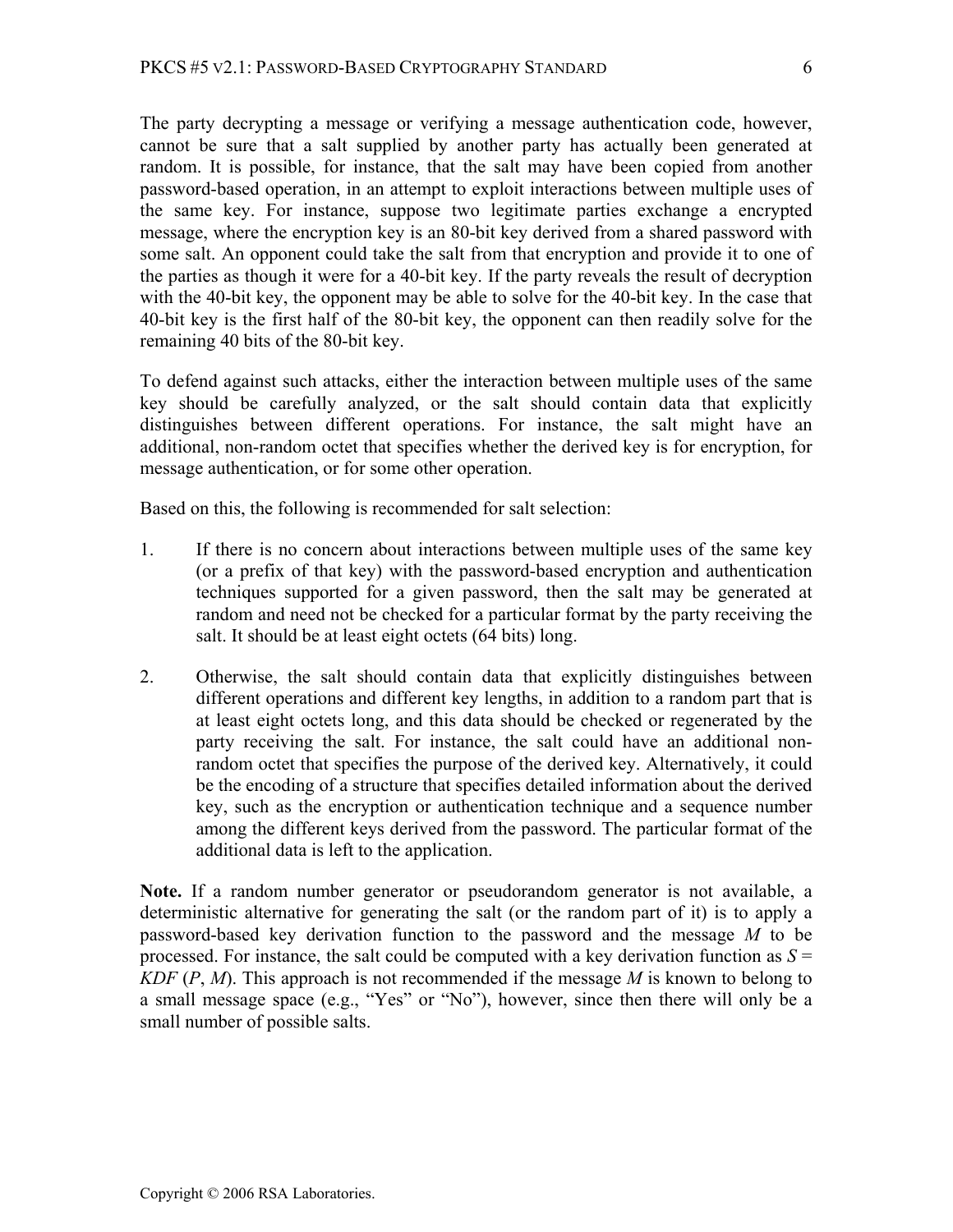### **4.2 Iteration count**

An iteration count has traditionally served the purpose of increasing the cost of producing keys from a password, thereby also increasing the difficulty of attack. For the methods in this document, a minimum of 1000 iterations is recommended. This will increase the cost of exhaustive search for passwords significantly, without a noticeable impact in the cost of deriving individual keys.

# **5. Key derivation functions**

A *key derivation function* produces a *derived key* from a *base key* and other parameters. In a *password-based key derivation function*, the base key is a password and the other parameters are a salt value and an iteration count, as outlined in Section 3.

The primary application of the password-based key derivation functions defined here is in the encryption schemes in Section 6 and the message authentication scheme in Section 7. Other applications are certainly possible, hence the independent definition of these functions.

Two functions are specified in this section: PBKDF1 and PBKDF2. PBKDF2 is recommended for new applications; PBKDF1 is included only for compatibility with existing applications, and is not recommended for new applications.

A typical application of the key derivation functions defined here might include the following steps:

- 1. Select a salt *S* and an iteration count *c*, as outlined in Section 4.
- 2. Select a length in octets for the derived key, *dkLen*.
- 3. Apply the key derivation function to the password, the salt, the iteration count and the key length to produce a derived key.
- 4. Output the derived key.

Any number of keys may be derived from a password by varying the salt, as described in Section 3.

### **5.1 PBKDF1**

PBKDF1 applies a hash function, which shall be MD2 [6], MD5 [32] or SHA-1 [28], to derive keys. The length of the derived key is bounded by the length of the hash function output, which is 16 octets for MD2 and MD5 and 20 octets for SHA-1. PBKDF1 is compatible with the key derivation process in PKCS #5 v1.5.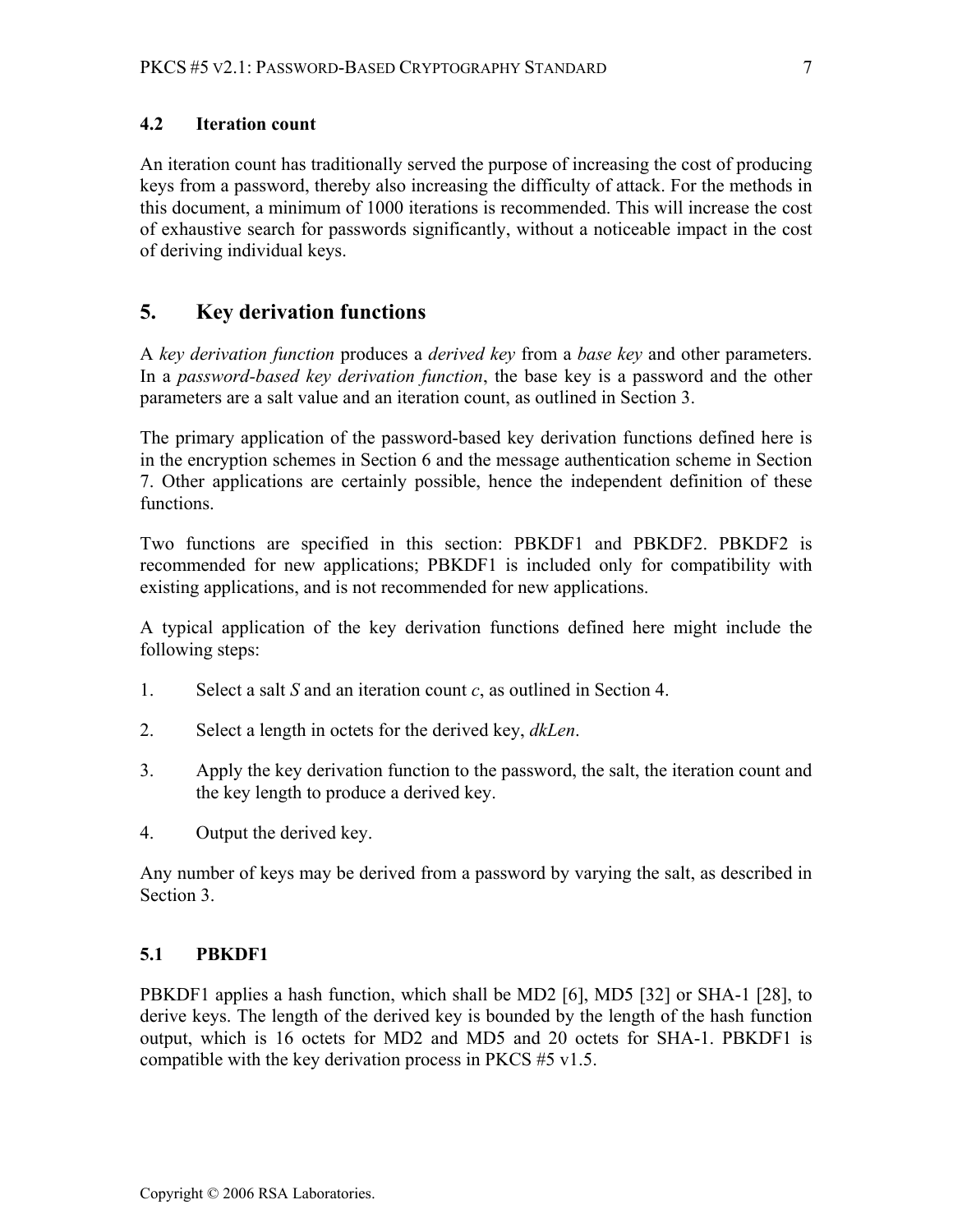PBKDF1 is recommended only for compatibility with existing applications since the keys it produces may not be large enough for some applications, and the underlying hash functions it supports are no longer being recommended for new applications.

#### PBKDF1 (*P*, *S*, *c*, *dkLen*)

| <i>Options:</i> |                | <i>Hash</i> underlying hash function                                                                                     |
|-----------------|----------------|--------------------------------------------------------------------------------------------------------------------------|
| Input:          | $\overline{P}$ | password, an octet string                                                                                                |
|                 | S              | salt, an eight-octet string                                                                                              |
|                 | $\mathcal C$   | iteration count, a positive integer                                                                                      |
|                 |                | <i>dkLen</i> intended length in octets of derived key, a positive integer, at most<br>16 for MD2 or MD5 and 20 for SHA-1 |
| Output:         | DK             | derived key, a <i>dkLen</i> -octet string                                                                                |

*Steps:* 

- 1. If *dkLen* > 16 for MD2 and MD5, or *dkLen* > 20 for SHA-1, output "derived key too long" and stop.
- 2. Apply the underlying hash function *Hash* for *c* iterations to the concatenation of the password *P* and the salt *S*, then extract the first *dkLen* octets to produce a derived key *DK*:

$$
T_1 = Hash (P || S),
$$
  
\n
$$
T_2 = Hash (T_1),
$$
  
\n...  
\n
$$
T_c = Hash (T_{c-1}),
$$
  
\n
$$
DK = T_c < 0..dkLen-1>.
$$

3. Output the derived key *DK*.

#### **5.2 PBKDF2**

PBKDF2 applies a pseudorandom function (see Appendix B.1 for an example) to derive keys. The length of the derived key is essentially unbounded. (However, the maximum effective search space for the derived key may be limited by the structure of the underlying pseudorandom function. See Appendix B.1 for further discussion.)

PBKDF2 is recommended for new applications.

PBKDF2 (*P*, *S*, *c*, *dkLen*)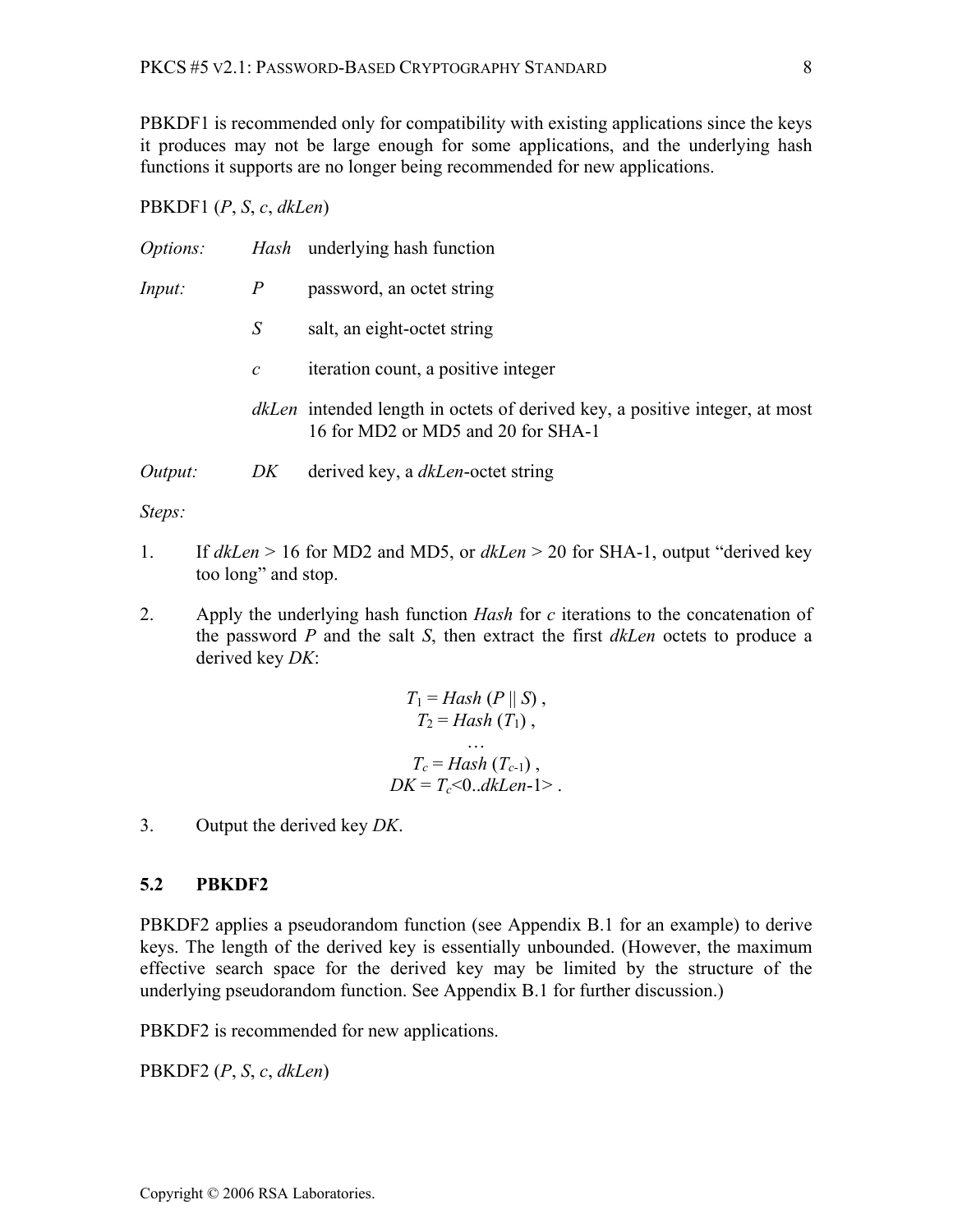| <i>Options:</i> | PRF            | underlying pseudorandom function <i>(hLen</i> denotes the length in<br>octets of the pseudorandom function output)   |
|-----------------|----------------|----------------------------------------------------------------------------------------------------------------------|
| <i>Input:</i>   | $\overline{P}$ | password, an octet string                                                                                            |
|                 | S              | salt, an octet string                                                                                                |
|                 | $\mathcal{C}$  | iteration count, a positive integer                                                                                  |
|                 |                | <i>dkLen</i> intended length in octets of the derived key, a positive integer, at<br>most $(2^{32} – 1) \times hLen$ |
| Output:         | DK             | derived key, a <i>dkLen</i> -octet string                                                                            |

*Steps:* 

1. If 
$$
dkLen > (2^{32} - 1) \times hLen
$$
, output "derived key too long" and stop.

2. Let *l* be the number of *hLen*-octet blocks in the derived key, rounding up, and let *r* be the number of octets in the last block:

$$
l = |dkLen / hLen |,
$$
  

$$
r = dkLen - (l - 1) \times hLen .
$$

3. For each block of the derived key apply the function *F* defined below to the password  $P$ , the salt  $S$ , the iteration count  $c$ , and the block index to compute the block:

$$
T_1 = F(P, S, c, 1),
$$
  
\n
$$
T_2 = F(P, S, c, 2),
$$
  
\n...  
\n
$$
T_l = F(P, S, c, l),
$$

where the function  $F$  is defined as the exclusive-or sum of the first  $c$  iterates of the underlying pseudorandom function *PRF* applied to the password *P* and the concatenation of the salt *S* and the block index *i*:

$$
F(P, S, c, i) = U_1 \text{ for } U_2 \text{ for } \dots \text{ for } U_c
$$

where

$$
U_1 = PRF (P, S || \text{INT } (i)),
$$
  
\n
$$
U_2 = PRF (P, U_1),
$$
  
\n...  
\n
$$
U_c = PRF (P, U_{c-1}).
$$

Here, INT (*i*) is a four-octet encoding of the integer *i*, most significant octet first.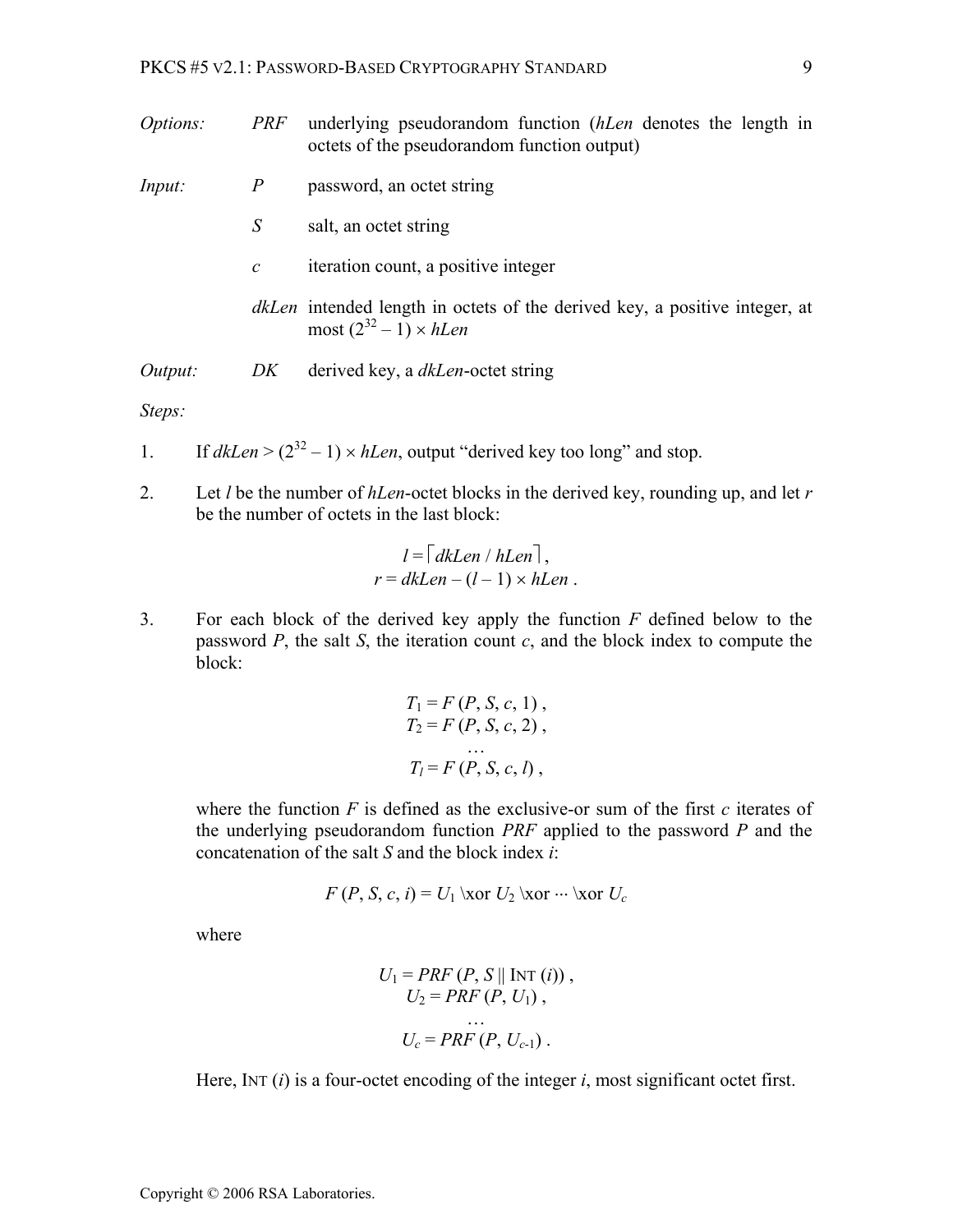4. Concatenate the blocks and extract the first *dkLen* octets to produce a derived key *DK*:

$$
DK = T_1 || T_2 || \cdots || T_f < 0..r-1>.
$$

5. Output the derived key *DK*.

**Note.** The construction of the function *F* follows a "belt-and-suspenders" approach. The iterates *Ui* are computed recursively to remove a degree of parallelism from an opponent; they are exclusive-ored together to reduce concerns about the recursion degenerating into a small set of values.

# **6. Encryption schemes**

An *encryption scheme*, in the symmetric setting, consists of an *encryption operation* and a *decryption operation*, where the encryption operation produces a ciphertext from a message under a key, and the decryption operation recovers the message from the ciphertext under the same key. In a *password-based encryption scheme*, the key is a password.

A typical application of a password-based encryption scheme is a private-key protection method, where the message contains private-key information, as in PKCS #8. The encryption schemes defined here would be suitable encryption algorithms in that context.

Two schemes are specified in this section: PBES1 and PBES2. PBES2 is recommended for new applications; PBES1 is included only for compatibility with existing applications, and is not recommended for new applications.

# **6.1 PBES1**

PBES1 combines the PBKDF1 function (Section 5.1) with an underlying block cipher, which shall be either DES [25] or  $RC2^{TM}$  [34] in CBC mode [26]. PBES1 is compatible with the encryption scheme in PKCS #5 v1.5.

PBES1 is recommended only for compatibility with existing applications, since it supports only two underlying encryption schemes, each of which has a key size (56 or 64 bits) that may not be large enough for some applications.

# **6.1.1 PBES1 encryption operation**

The encryption operation for PBES1 consists of the following steps, which encrypt a message *M* under a password *P* to produce a ciphertext *C*:

1. Select an eight-octet salt *S* and an iteration count *c*, as outlined in Section 4.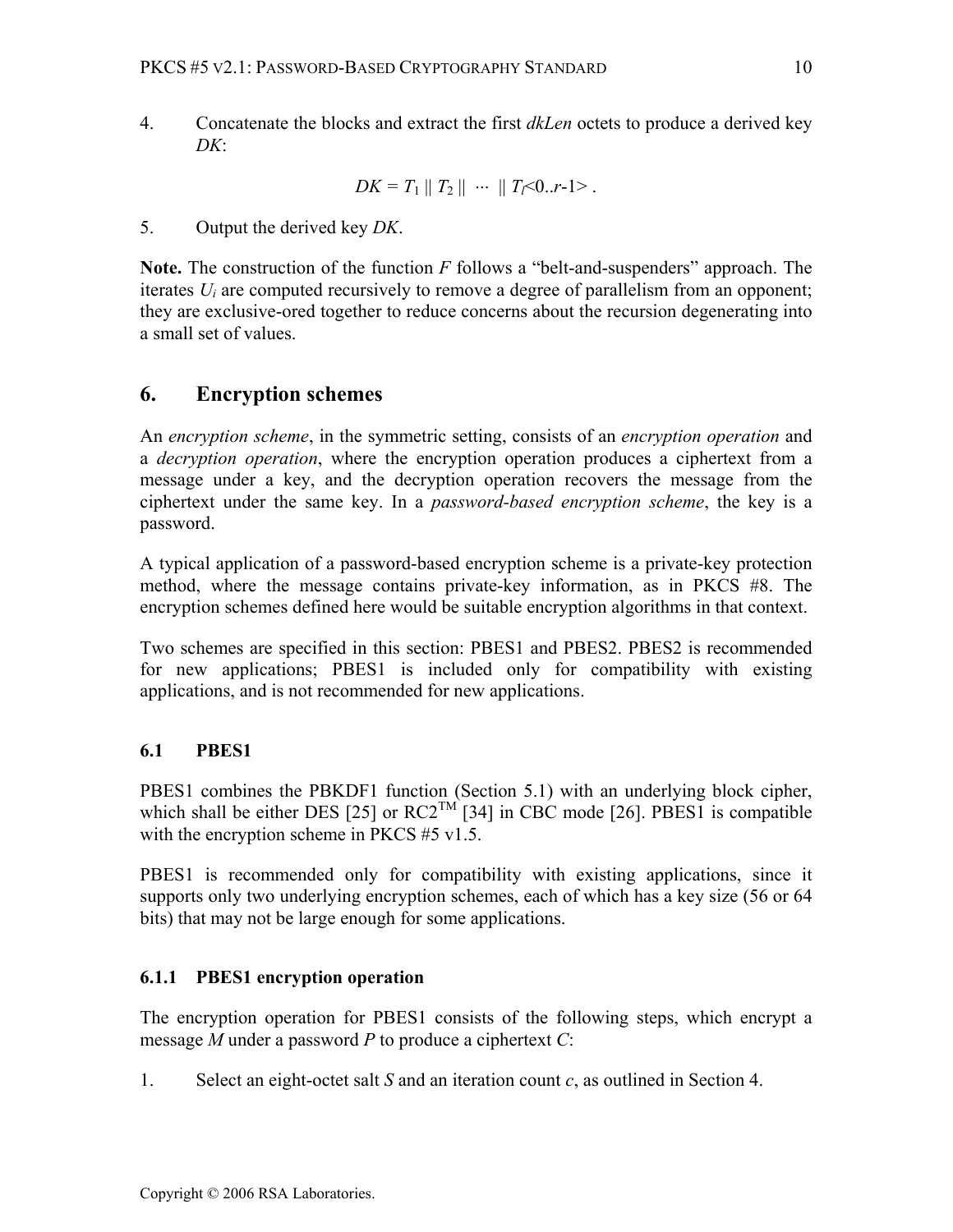2. Apply the PBKDF1 key derivation function (Section 5.1) to the password *P*, the salt *S*, and the iteration count *c* to produce a derived key *DK* of length 16 octets:

$$
DK = PBKDF1 (P, S, c, 16)
$$
.

3. Separate the derived key *DK* into an encryption key *K* consisting of the first eight octets of *DK* and an initialization vector *IV* consisting of the next eight octets:

$$
K = DK < 0.7 > , \\
 IV = DK < 8.15 > .
$$

4. Concatenate *M* and a padding string *PS* to form an encoded message *EM*:

$$
EM = M \parallel PS
$$
,

where the padding string *PS* consists of 8-(||*M*|| mod 8) octets each with value 8- (||*M*|| mod 8). The padding string *PS* will satisfy one of the following statements:

$$
PS = 01 - \text{if } ||M|| \mod 8 = 7 ;
$$
  
\n
$$
PS = 02 \ 02 - \text{if } ||M|| \mod 8 = 6 ;
$$
  
\n...  
\n
$$
PS = 08 \ 08 \ 08 \ 08 \ 08 \ 08 \ 08 \ 08 - \text{if } ||M|| \mod 8 = 0.
$$

The length in octets of the encoded message will be a multiple of eight and it will be possible to recover the message *M* unambiguously from the encoded message. (This padding rule is taken from RFC 1423 [3].)

- 5. Encrypt the encoded message *EM* with the underlying block cipher (DES or RC2) in cipher block chaining mode under the encryption key *K* with initialization vector *IV* to produce the ciphertext *C*. For DES, the key *K* shall be considered as a 64-bit encoding of a 56-bit DES key with parity bits ignored (see [9]). For RC2, the "effective key bits" shall be 64 bits.
- 6. Output the ciphertext *C*.

The salt *S* and the iteration count *c* may be conveyed to the party performing decryption in an AlgorithmIdentifier value (see Appendix A.3).

#### **6.1.2 PBES1 decryption operation**

The decryption operation for PBES1 consists of the following steps, which decrypt a ciphertext *C* under a password *P* to recover a message *M*:

- 1. Obtain the eight-octet salt *S* and the iteration count *c*.
- 2. Apply the PBKDF1 key derivation function (Section 5.1) to the password *P*, the salt *S*, and the iteration count *c* to produce a derived key *DK* of length 16 octets: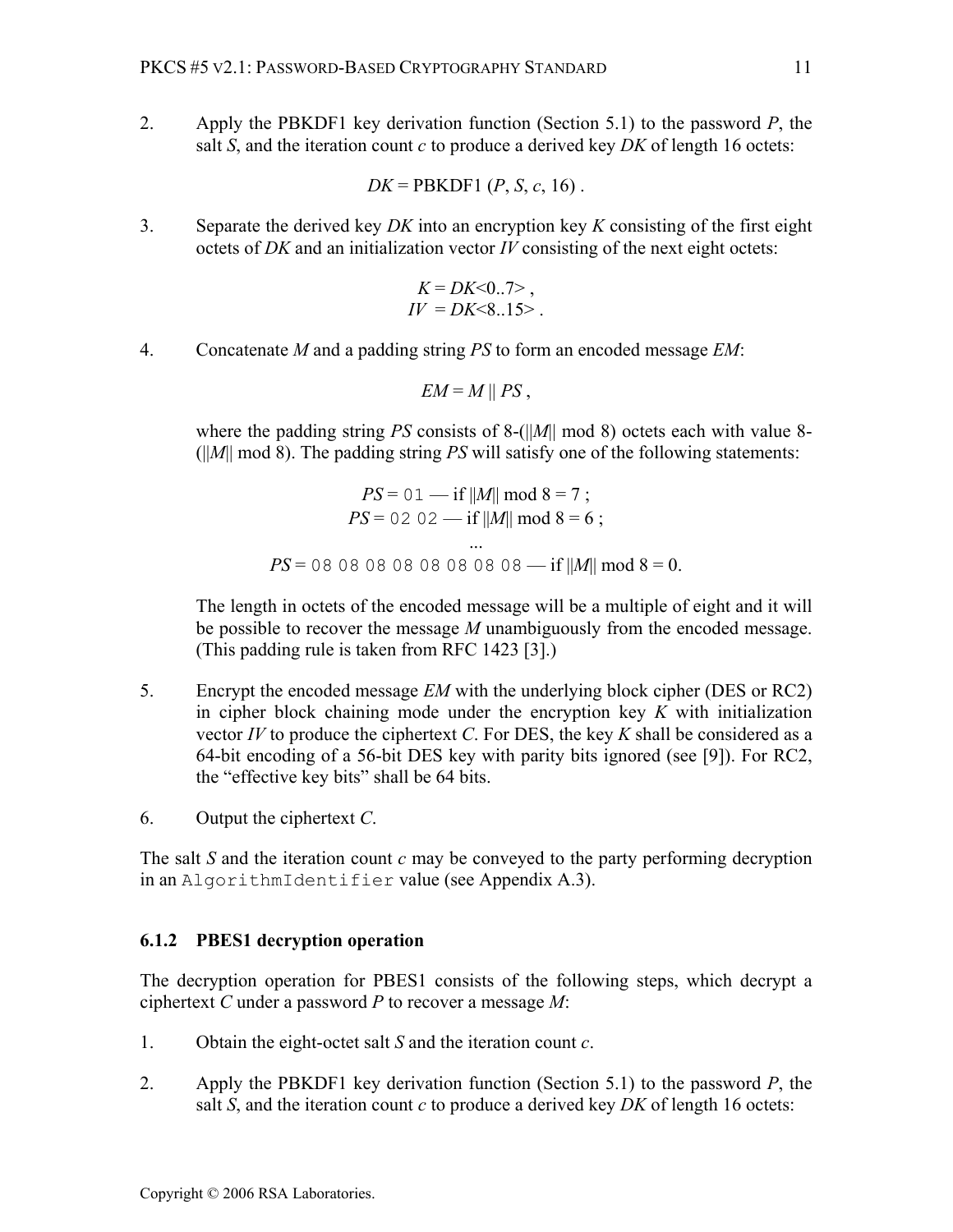$$
DK = PBKDF1 (P, S, c, 16).
$$

3. Separate the derived key *DK* into an encryption key *K* consisting of the first eight octets of *DK* and an initialization vector *IV* consisting of the next eight octets:

$$
K = DK < 0.7 > , \\
 IV = DK < 8.15 > .
$$

- 4. Decrypt the ciphertext *C* with the underlying block cipher (DES or RC2) in cipher block chaining mode under the encryption key *K* with initialization vector *IV* to recover an encoded message *EM*. If the length in octets of the ciphertext *C* is not a multiple of eight, output "decryption error" and stop.
- 5. Separate the encoded message *EM* into a message *M* and a padding string *PS*:

$$
EM = M \parallel PS,
$$

 where the padding string *PS* consists of some number *psLen* octets each with value *psLen*, where *psLen* is between 1 and 8. If it is not possible to separate the encoded message *EM* in this manner, output "decryption error" and stop.

6. Output the recovered message *M*.

### **6.2 PBES2**

PBES2 combines a password-based key derivation function, which shall be PBKDF2 (Section 5.2) for this version of PKCS #5, with an underlying encryption scheme (see Appendix B.2 for examples). The key length and any other parameters for the underlying encryption scheme depend on the scheme.

PBES2 is recommended for new applications.

# **6.2.1 PBES2 encryption operation**

The encryption operation for PBES2 consists of the following steps, which encrypt a message *M* under a password *P* to produce a ciphertext *C*, applying a selected key derivation function *KDF* and a selected underlying encryption scheme:

- 1. Select a salt *S* and an iteration count *c*, as outlined in Section 4.
- 2. Select the length in octets, *dkLen*, for the derived key for the underlying encryption scheme.
- 3. Apply the selected key derivation function to the password *P*, the salt *S*, and the iteration count *c* to produce a derived key *DK* of length *dkLen* octets: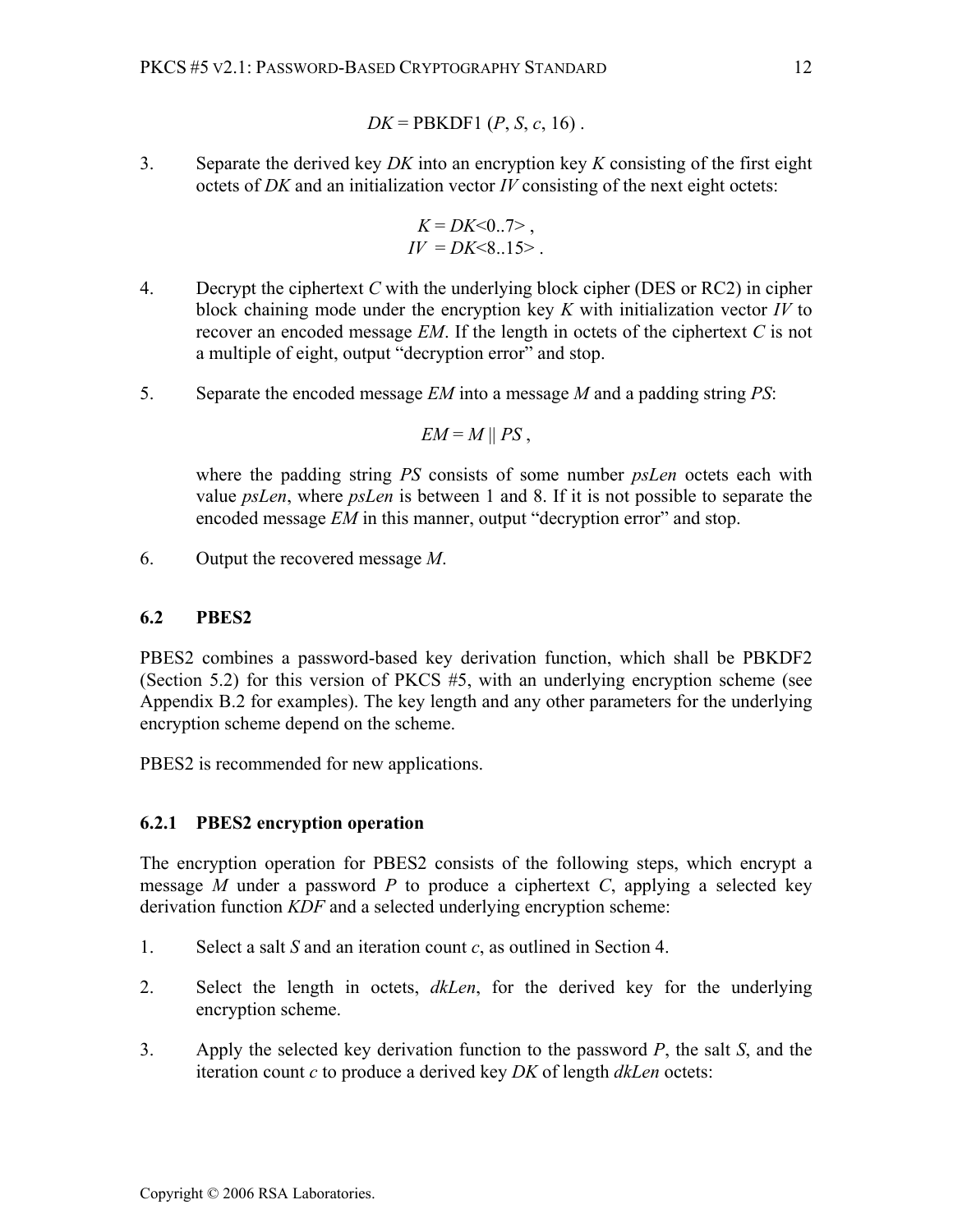$$
DK = KDF(P, S, c, dkLen).
$$

- 4. Encrypt the message *M* with the underlying encryption scheme under the derived key *DK* to produce a ciphertext *C*. (This step may involve selection of parameters such as an initialization vector and padding, depending on the underlying scheme.)
- 5. Output the ciphertext *C*.

The salt *S*, the iteration count *c*, the key length *dkLen*, and identifiers for the key derivation function and the underlying encryption scheme may be conveyed to the party performing decryption in an AlgorithmIdentifier value (see Appendix A.4).

### **6.2.2 PBES2 decryption operation**

The decryption operation for PBES2 consists of the following steps, which decrypt a ciphertext *C* under a password *P* to recover a message *M*:

- 1. Obtain the salt *S* for the operation.
- 2. Obtain the iteration count *c* for the key derivation function.
- 3. Obtain the key length in octets, *dkLen*, for the derived key for the underlying encryption scheme.
- 4. Apply the selected key derivation function to the password *P*, the salt *S*, and the iteration count *c* to produce a derived key *DK* of length *dkLen* octets:

$$
DK = KDF(P, S, c, dkLen).
$$

- 5. Decrypt the ciphertext *C* with the underlying encryption scheme under the derived key *DK* to recover a message *M*. If the decryption function outputs "decryption error," then output "decryption error" and stop.
- 6. Output the recovered message *M*.

# **7. Message authentication schemes**

A *message authentication scheme* consists of a *MAC (message authentication code) generation operation* and a *MAC verification operation*, where the MAC generation operation produces a message authentication code from a message under a key, and the MAC verification operation verifies the message authentication code under the same key. In a *password-based message authentication scheme*, the key is a password.

One scheme is specified in this section: PBMAC1.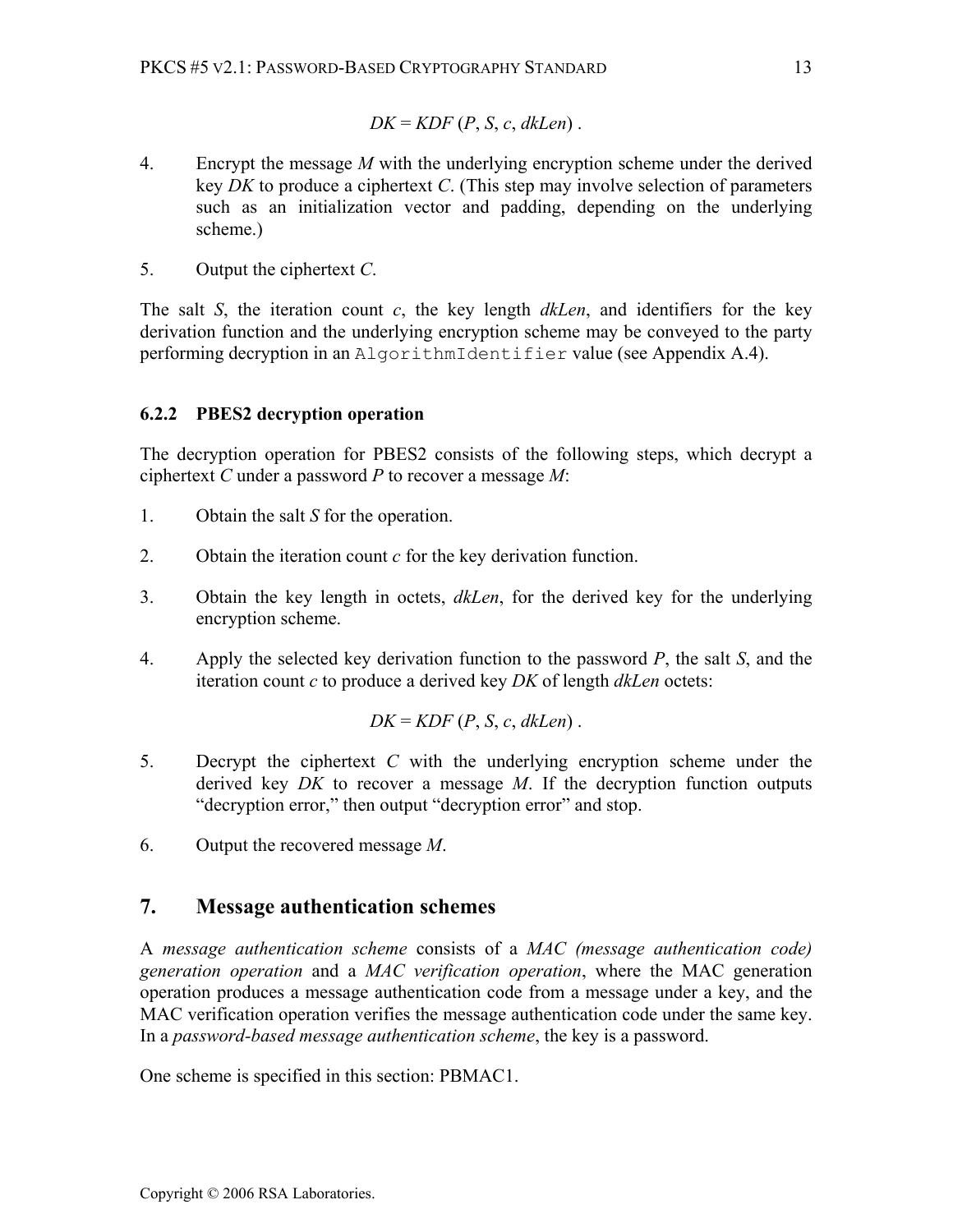# **7.1 PBMAC1**

PBMAC1 combines a password-based key derivation function, which shall be PBKDF2 (Section 5.2) for this version of PKCS #5, with an underlying message authentication scheme (see Appendix B.3 for an example). The key length and any other parameters for the underlying message authentication scheme depend on the scheme.

# **7.2 PBMAC1 generation operation**

The MAC generation operation for PBMAC1 consists of the following steps, which process a message *M* under a password *P* to generate a message authentication code *T*, applying a selected key derivation function *KDF* and a selected underlying message authentication scheme:

- 1. Select a salt *S* and an iteration count *c*, as outlined in Section 4.
- 2. Select a key length in octets, *dkLen*, for the derived key for the underlying message authentication function.
- 3. Apply the selected key derivation function to the password *P*, the salt *S*, and the iteration count *c* to produce a derived key *DK* of length *dkLen* octets:

$$
DK = KDF(P, S, c, dkLen).
$$

- 4. Process the message *M* with the underlying message authentication scheme under the derived key *DK* to generate a message authentication code *T*.
- 5. Output the message authentication code *T*.

The salt *S*, the iteration count *c*, the key length *dkLen*, and identifiers for the key derivation function and underlying message authentication scheme may be conveyed to the party performing verification in an AlgorithmIdentifier value (see Appendix A.5).

# **7.2.1 PBMAC1 verification operation**

The MAC verification operation for PBMAC1 consists of the following steps, which process a message *M* under a password *P* to verify a message authentication code *T*:

- 1. Obtain the salt *S* and the iteration count *c*.
- 2. Obtain the key length in octets, *dkLen*, for the derived key for the underlying message authentication scheme.
- 3. Apply the selected key derivation function to the password *P*, the salt *S*, and the iteration count *c* to produce a derived key *DK* of length *dkLen* octets: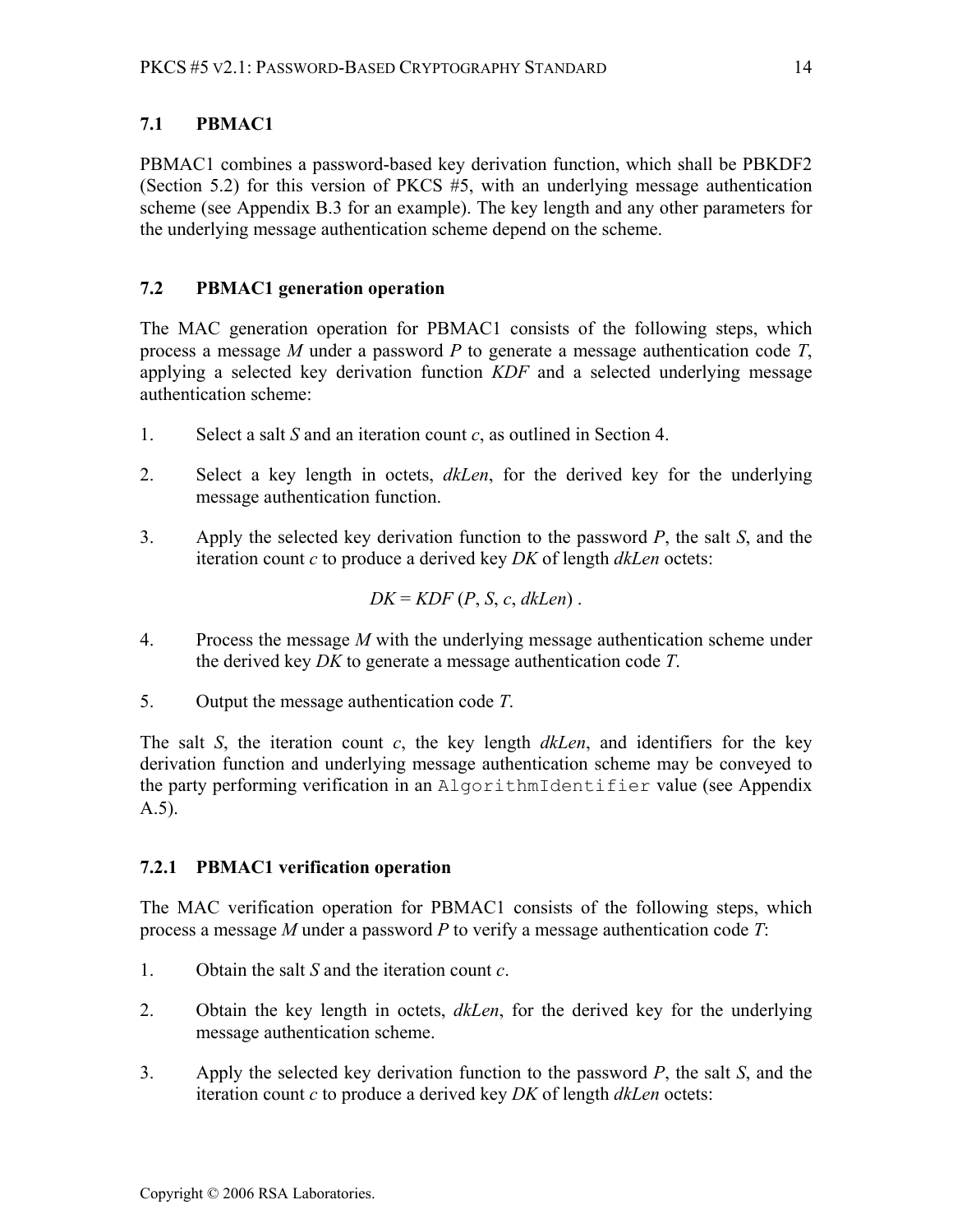$$
DK = KDF(P, S, c, dkLen).
$$

- 4. Process the message *M* with the underlying message authentication scheme under the derived key *DK* to verify the message authentication code *T*.
- 5. If the message authentication code verifies, output "correct"; else output "incorrect."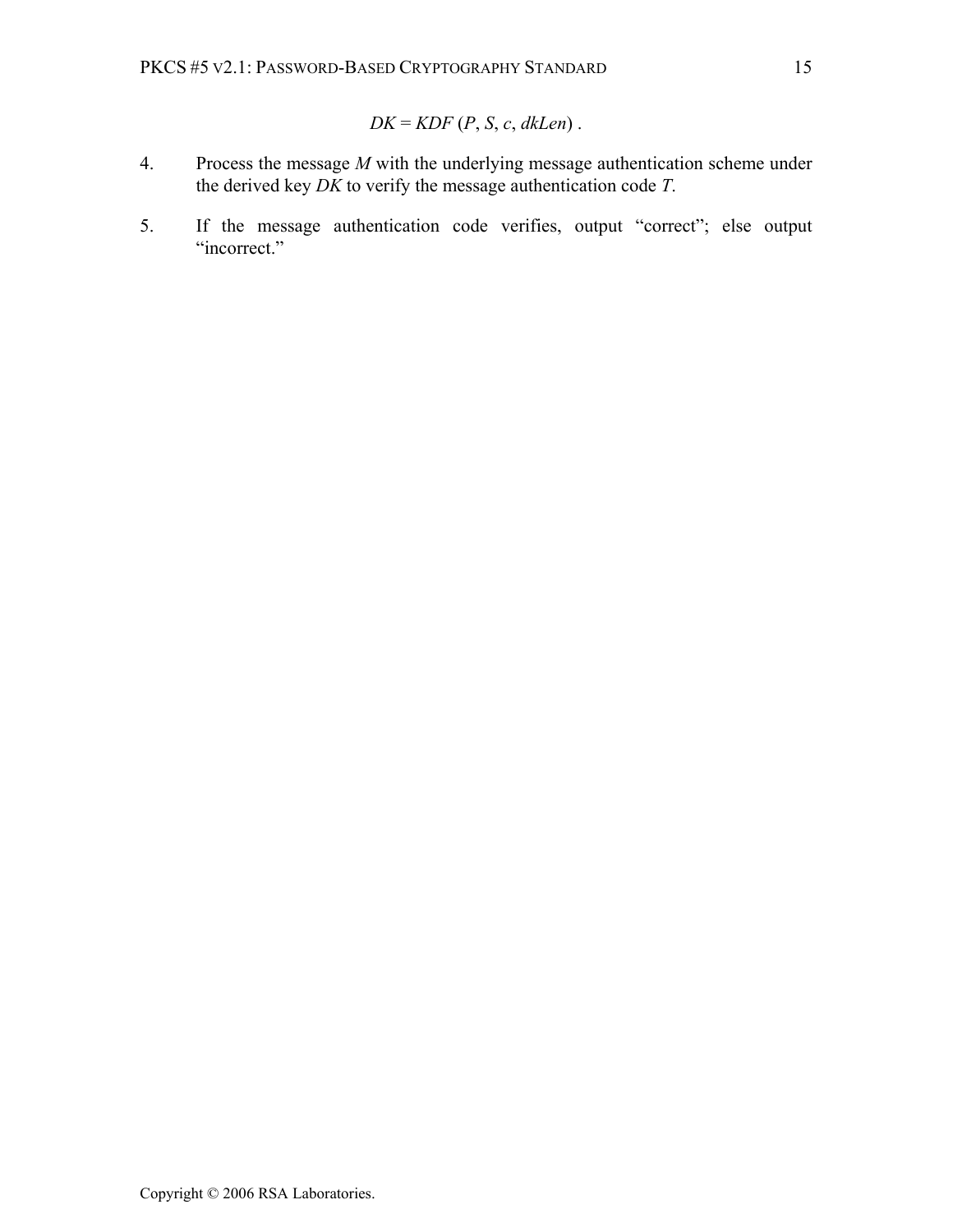# **A. ASN.1 syntax**

This section defines ASN.1 syntax for the key derivation functions, the encryption schemes, the message authentication scheme, and supporting techniques. The intended application of these definitions includes PKCS #8 and other syntax for key management, encrypted data, and integrity-protected data. (Various aspects of ASN.1 are specified in severalISO/IECstandards [9][10][11][12][13][14][15][16][1]7][18][18][20][21][22][23] [24].)

The object identifier  $p \&c s - 5$  identifies the arc of the OID tree from which the PKCS #5specific OIDs in this section are derived:

```
rsadsi OBJECT IDENTIFIER ::= 
   {iso(1) member-body(2) us(840) 113549} 
pkcs OBJECT IDENTIFIER ::= {rsadsi 1} 
pkcs-5 OBJECT IDENTIFIER ::= {pkcs 5}
```
### **A.1 PBKDF1**

No object identifier is given for PBKDF1, as the object identifiers for PBES1 are sufficient for existing applications and PBKDF2 is recommended for new applications.

#### **A.2 PBKDF2**

The object identifier id-PBKDF2 identifies the PBKDF2 key derivation function (Section 5.2).

```
id-PBKDF2 OBJECT IDENTIFIER ::= {pkcs-5 12}
```
The parameters field associated with this OID in an AlgorithmIdentifier shall have type PBKDF2-params:

```
PBKDF2-params ::= SEQUENCE { 
   salt CHOICE { 
     specified OCTET STRING, 
     otherSource AlgorithmIdentifier {{PBKDF2-SaltSources}} 
   }, 
   iterationCount INTEGER (1..MAX), 
   keyLength INTEGER (1..MAX) OPTIONAL, 
   prf AlgorithmIdentifier {{PBKDF2-PRFs}} DEFAULT 
    algid-hmacWithSHA1 }
```
The fields of type PKDF2-params have the following meanings: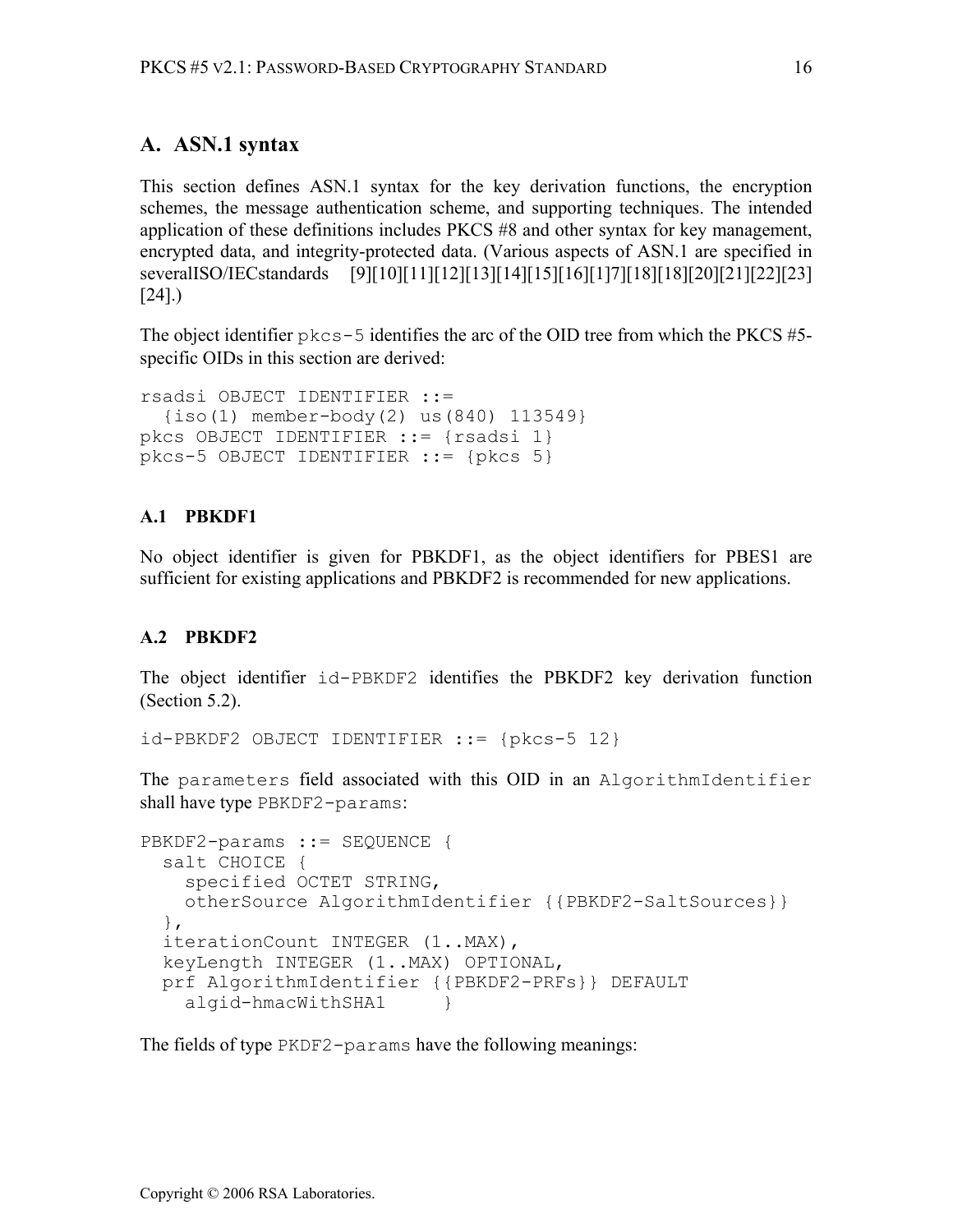• salt specifies the salt value, or the source of the salt value. It shall either be an octet string or an algorithm ID with an OID in the set PBKDF2-SaltSources, which is reserved for future versions of PKCS #5.

The salt-source approach is intended to indicate how the salt value is to be generated as a function of parameters in the algorithm ID, application data, or both. For instance, it may indicate that the salt value is produced from the encoding of a structure that specifies detailed information about the derived key as suggested in Section 4.1. Some of the information may be carried elsewhere, e.g., in the encryption algorithm ID. However, such facilities are deferred to a future version of PKCS #5.

In this version, an application may achieve the benefits mentioned in Section 4.1 by choosing a particular interpretation of the salt value in the specified alternative.

PBKDF2-SaltSources ALGORITHM-IDENTIFIER ::= { ... }

- iterationCount specifies the iteration count. The maximum iteration count allowed depends on the implementation. It is expected that implementation profiles may further constrain the bounds.
- keyLength, an optional field, is the length in octets of the derived key. The maximum key length allowed depends on the implementation; it is expected that implementation profiles may further constrain the bounds. The field is provided for convenience only; the key length is not cryptographically protected. If there is concern about interaction between operations with different key lengths for a given salt (see Section 4.1), the salt should distinguish among the different key lengths.
- prf identifies the underlying pseudorandom function. It shall be an algorithm ID with an OID in the set PBKDF2-PRFs (see Appendix B.1.1) or any other OIDs defined by the application.

```
PBKDF2-PRFs ALGORITHM-IDENTIFIER ::= {
   {NULL IDENTIFIED BY id-hmacWithSHA1} | 
   {NULL IDENTIFIED BY id-hmacWithSHA224} | 
   {NULL IDENTIFIED BY id-hmacWithSHA256} | 
   {NULL IDENTIFIED BY id-hmacWithSHA389} | 
   {NULL IDENTIFIED BY id-hmacWithSHA512}, ... }
```
The default pseudorandom function is HMAC-SHA-1:

```
algid-hmacWithSHA1 AlgorithmIdentifier {{PBKDF2-PRFs}} ::= 
   {algorithm id-hmacWithSHA1, parameters NULL : NULL}
```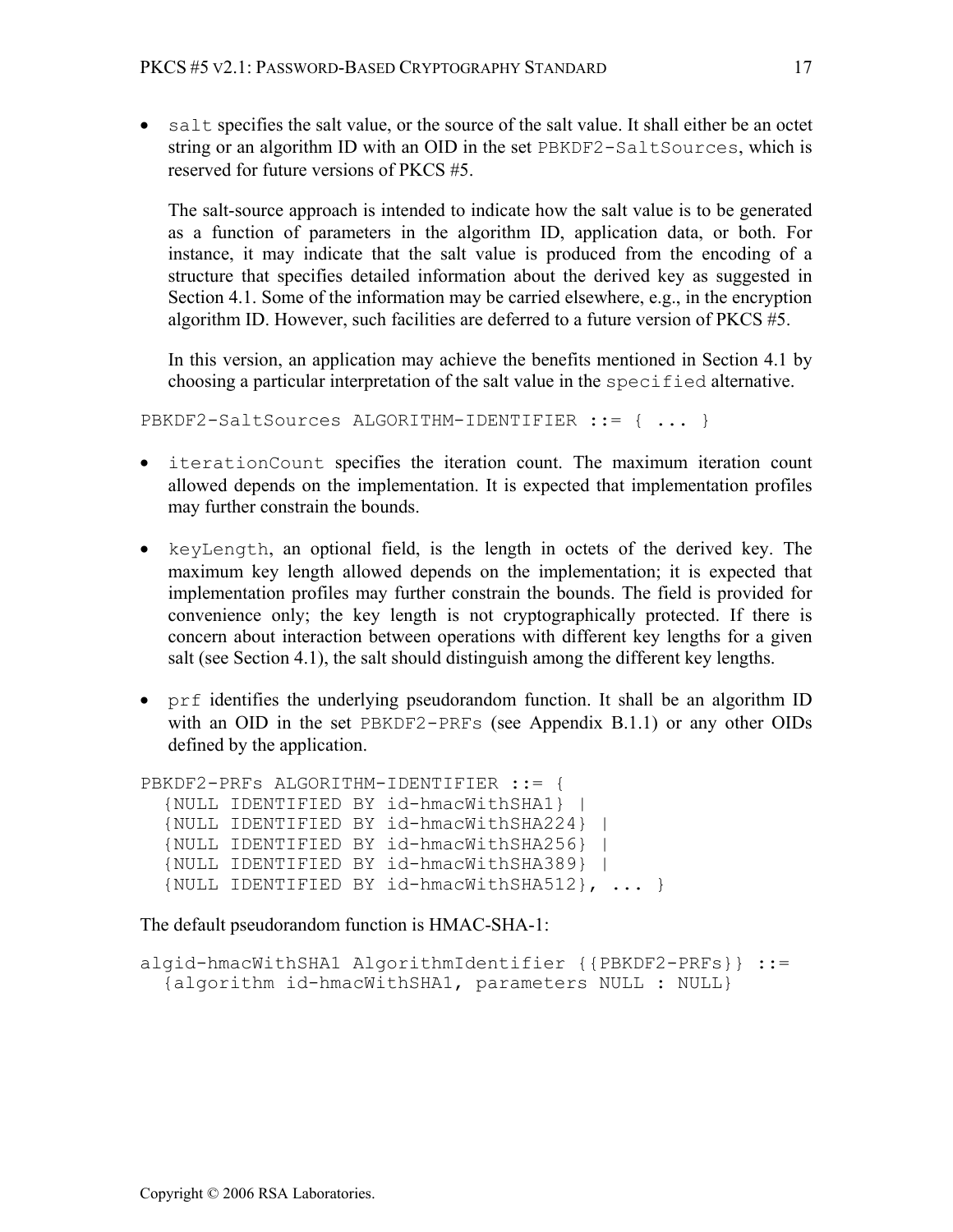#### **A.3 PBES1**

Different object identifiers identify the PBES1 encryption scheme (Section 6.1) according to the underlying hash function in the key derivation function and the underlying block cipher, as summarized in the following table:

| <b>Hash Function</b> | <b>Block Cipher</b> | <b>OID</b> |
|----------------------|---------------------|------------|
| MD <sub>2</sub>      | <b>DES</b>          | $pkcs-5.1$ |
| MD <sub>2</sub>      | RC2                 | $pkcs-5.4$ |
| MD <sub>5</sub>      | <b>DES</b>          | $pkcs-5.3$ |
| MD <sub>5</sub>      | RC2                 | $pkcs-5.6$ |
| SHA-1                | <b>DES</b>          | pkcs-5.10  |
| $SHA-1$              | RC <sub>2</sub>     | pkcs-5.11  |

```
pbeWithMD2AndDES-CBC OBJECT IDENTIFIER ::= {pkcs-5 1} 
pbeWithMD2AndRC2-CBC OBJECT IDENTIFIER ::= {pkcs-5 4} 
pbeWithMD5AndDES-CBC OBJECT IDENTIFIER ::= {pkcs-5 3} 
pbeWithMD5AndRC2-CBC OBJECT IDENTIFIER ::= {pkcs-5 6} 
pbeWithSHA1AndDES-CBC OBJECT IDENTIFIER ::= {pkcs-5 10} 
pbeWithSHA1AndRC2-CBC OBJECT IDENTIFIER ::= {pkcs-5 11}
```
For each OID, the parameters field associated with the OID in an AlgorithmIdentifier shall have type PBEParameter:

PBEParameter ::= SEQUENCE { salt OCTET STRING (SIZE(8)), iterationCount INTEGER }

The fields of type PBEParameter have the following meanings:

- salt specifies the salt value, an eight-octet string.
- iterationCount specifies the iteration count.

### **A.4 PBES2**

The object identifier  $i_d$ –PBES2 identifies the PBES2 encryption scheme (Section 6.2).

```
id-PBES2 OBJECT IDENTIFIER ::= {pkcs-5 13}
```
The parameters field associated with this OID in an AlgorithmIdentifier shall have type PBES2-params:

```
PBES2-params ::= SEQUENCE { 
   keyDerivationFunc AlgorithmIdentifier {{PBES2-KDFs}}, 
   encryptionScheme AlgorithmIdentifier {{PBES2-Encs}} }
```
Copyright © 2006 RSA Laboratories.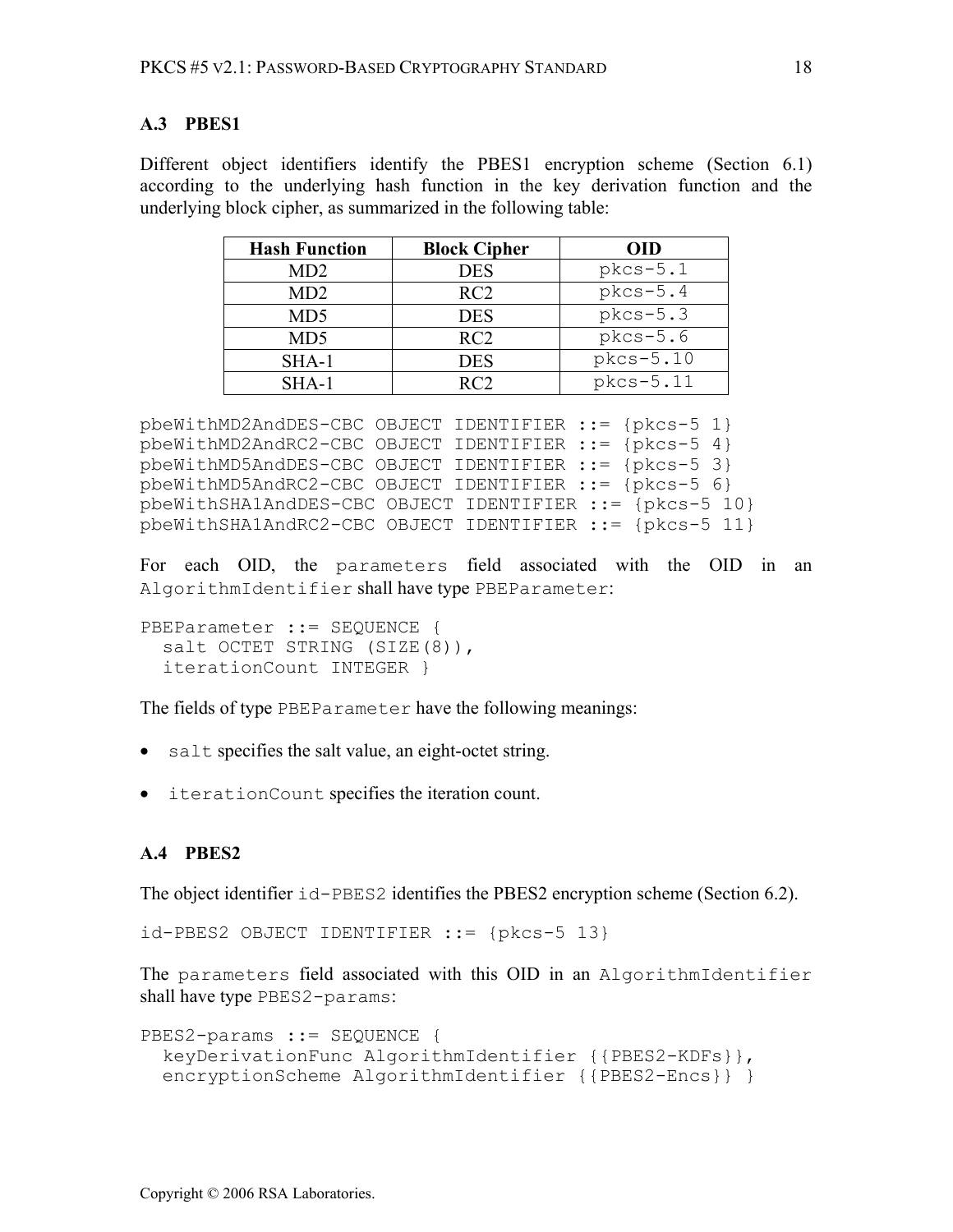The fields of type PBES2-params have the following meanings:

• keyDerivationFunc identifies the underlying key derivation function. It shall be an algorithm ID with an OID in the set PBES2-KDFs, which for this version of PKCS #5 shall consist of id-PBKDF2 (Appendix A.2).

```
PBES2-KDFs ALGORITHM-IDENTIFIER ::= 
   { {PBKDF2-params IDENTIFIED BY id-PBKDF2}, ... }
```
• encryptionScheme identifies the underlying encryption scheme. It shall be an algorithm ID with an OID in the set PBES2-Encs, whose definition is left to the application. Example underlying encryption schemes are given in Appendix B.2.

```
PBES2-Encs ALGORITHM-IDENTIFIER ::= { ... }
```
### **A.5 PBMAC1**

The object identifier id-PBMAC1 identifies the PBMAC1 message authentication scheme (Section 7.1).

```
id-PBMAC1 OBJECT IDENTIFIER ::= {pkcs-5 14}
```
The parameters field associated with this OID in an AlgorithmIdentifier shall have type PBMAC1-params:

```
PBMAC1-params ::= SEQUENCE {
   keyDerivationFunc AlgorithmIdentifier {{PBMAC1-KDFs}}, 
  messageAuthScheme AlgorithmIdentifier {{PBMAC1-MACs}} }
```
The keyDerivationFunc field has the same meaning as the corresponding field of PBES2-params (Appendix A.4) except that the set of OIDs is PBMAC1-KDFs.

```
PBMAC1-KDFs ALGORITHM-IDENTIFIER ::=
   { {PBKDF2-params IDENTIFIED BY id-PBKDF2}, ... }
```
The messageAuthScheme field identifies the underlying message authentication scheme. It shall be an algorithm ID with an OID in the set PBMAC1-MACs, whose definition is left to the application. Example underlying encryption schemes are given in Appendix B.3.

PBMAC1-MACs ALGORITHM-IDENTIFIER ::= { ... }

### **B. Supporting techniques**

This section gives several examples of underlying functions and schemes supporting the password-based schemes in Sections 5, 6 and 7. While these supporting techniques are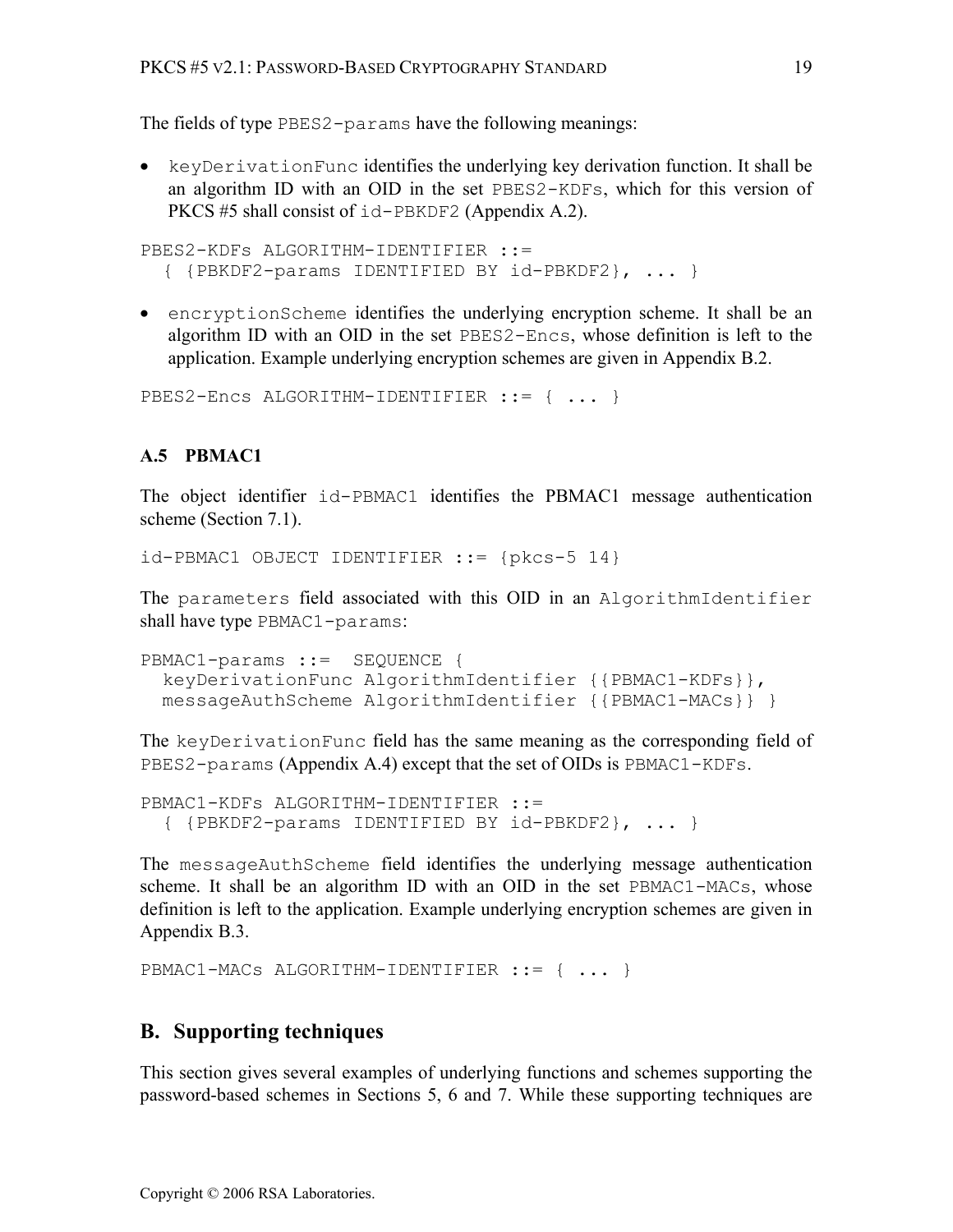appropriate for applications to implement, none of them is required to be implemented. It is expected, however, that profiles for PKCS #5 will be developed that specify particular supporting techniques.

This section also gives object identifiers for the supporting techniques.

The object identifiers digestAlgorithm and encryptionAlgorithm identify the arcs from which certain algorithm OIDs referenced in this section are derived:

digestAlgorithm OBJECT IDENTIFIER ::= {rsadsi 2} encryptionAlgorithm OBJECT IDENTIFIER ::= {rsadsi 3}

# **B.1 Pseudorandom functions**

Example pseudorandom functions for PBKDF2 are HMAC with SHA-1, SHA-224, SHA-256, SHA-384 and SHA-512. Applications may employ other schemes as well.

# **B.1.1 HMAC-SHA-1**

HMAC-SHA-1 is the pseudorandom function corresponding to the HMAC message authentication code [7] based on the SHA-1 hash function [28]. The pseudorandom function is the same function by which the message authentication code is computed, with a full-length output. (The first argument to the pseudorandom function *PRF* serves as HMAC's "key," and the second serves as HMAC's "text." In the case of PBKDF2, the "key" is thus the password and the "text" is the salt.) HMAC-SHA-1 has a variable key length and a 20-octet (160-bit) output value.

Although the length of the key to HMAC-SHA-1 is essentially unbounded, the effective search space for pseudorandom function outputs is limited by the structure of the function. In particular, when the key is longer than 512 bits, HMAC-SHA-1 will first hash it to 160 bits. Thus, even if a long derived key consisting of several pseudorandom function outputs is produced from a key, the effective search space for the derived key will be at most 160 bits. Although the specific limitation for other key sizes depends on details of the HMAC construction, one should assume, to be conservative, that the effective search space is limited to 160 bits for other key sizes as well.

(The 160-bit limitation should not generally pose a practical limitation in the case of password-based cryptography, since the search space for a password is unlikely to be greater than 160 bits.)

The object identifier id-hmacWithSHA1 identifies the HMAC-SHA-1 pseudorandom function:

```
 id-hmacWithSHA1 OBJECT IDENTIFIER ::= {digestAlgorithm 
7}
```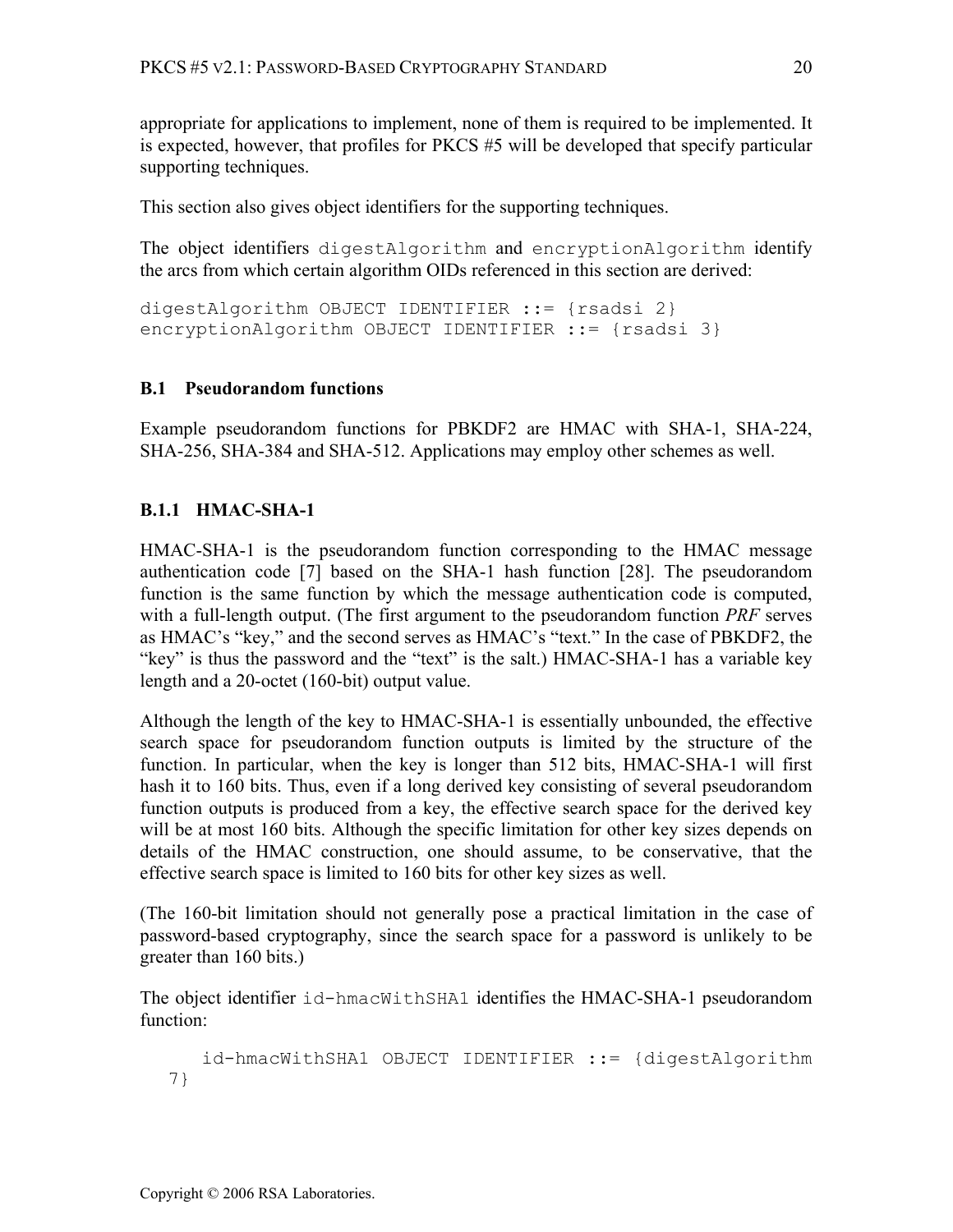The parameters field associated with this OID in an AlgorithmIdentifier shall have type NULL. This object identifier is employed in the object set PBKDF2- PRFs (Appendix A.2).

**Note.** Although HMAC-SHA-1 was designed as a message authentication code, its proof of security is readily modified to accommodate requirements for a pseudorandom function, under stronger assumptions. A hash function may also meet the requirements of a pseudorandom function under certain assumptions. For instance, the direct application of a hash function to the concatenation of the "key" and the "text" may be appropriate, provided that "text" has appropriate structure to prevent certain attacks. HMAC-SHA-1 is preferable, however, because it treats "key" and "text" as separate arguments and does not require "text" to have any structure.

During 2004 and 2005 there were a number of attacks on SHA-1 that reduced its perceived effective strength against collision attacks to 62 bits instead of the expected 80 bits. However, since these attacks centered on finding collisions between values they are not a direct security consideration here since the collision-resistant property is not required by the HMAC authentication scheme. Still, applications should move to stronger hash functions such as those described next as a conservative measure.

# **B.1.2 HMAC-SHA-2**

HMAC-SHA-2 refers to the set of pseudorandom functions corresponding to the HMAC message authentication code (now a FIPS standard  $[31]$ , see also [7]) based on the new SHA-2 functions (FIPS 180-2 [29]).

HMAC-SHA-2 has variable key length and variable output value depending on the hash function chosen (SHA-224, SHA-256, SHA-384 or SHA-512), that is 28, 32, 48 or 64 octets.

Using the new hash functions extends the search space for the produced keys.

Where SHA-1 limits the search space to 20 octets, SHA-2 sets new limits of 28, 32, 48 and 64 octets.

Object identifiers have been defined for HMAC as follows:

```
 id-hmacWithSHA224 OBJECT IDENTIFIER ::= 
{digestAlgorithm 8} 
    id-hmacWithSHA256 OBJECT IDENTIFIER ::= 
{digestAlgorithm 9} 
    id-hmacWithSHA384 OBJECT IDENTIFIER ::= 
{digestAlgorithm 10} 
    id-hmacWithSHA512 OBJECT IDENTIFIER ::= 
{digestAlgorithm 11}
```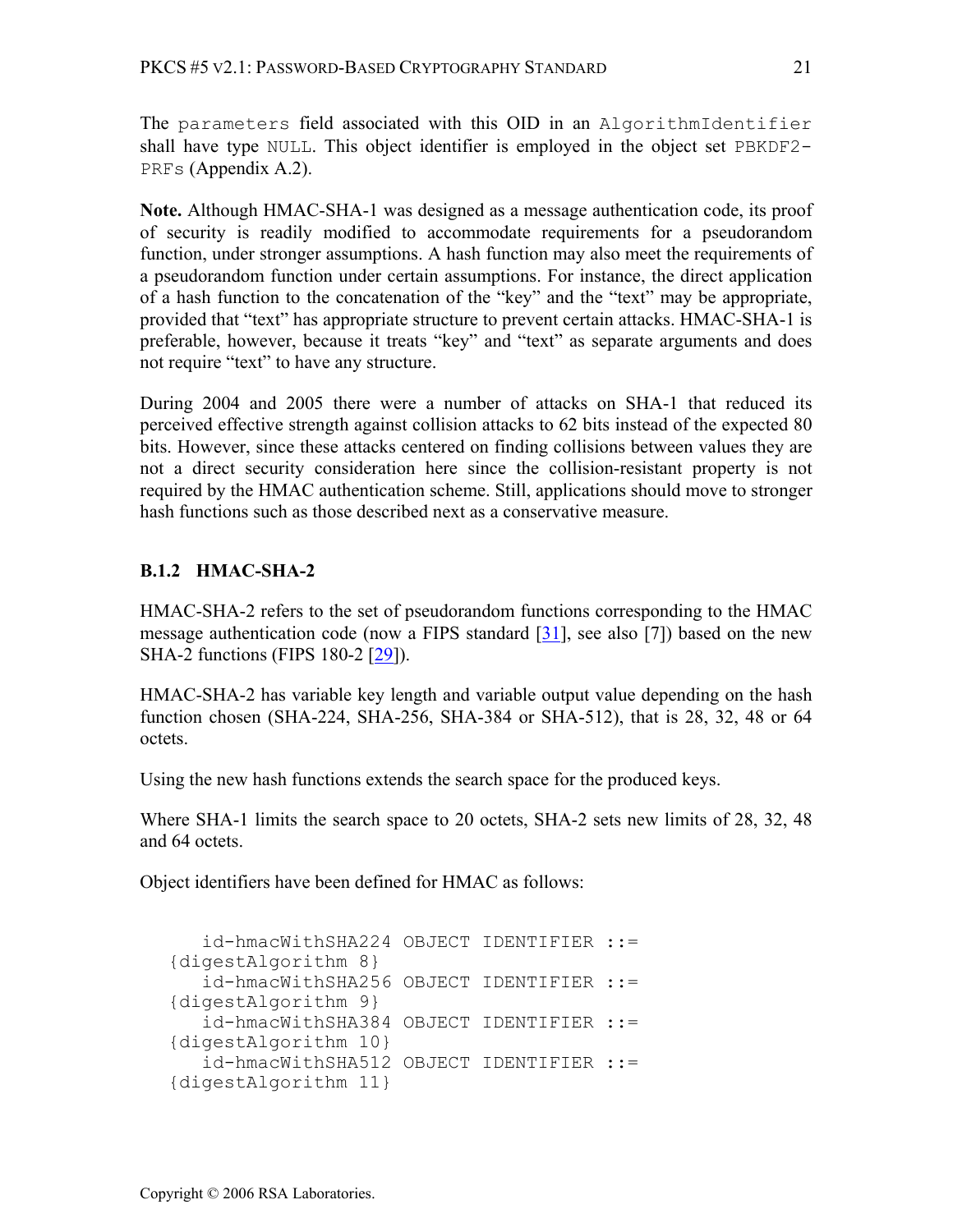#### **B.2 Encryption schemes**

An example encryption scheme for PBES2 (Section 6.2), using the new encryption scheme is AES-CBC-Pad.

The legacy methods are still supported (DES-CBC-Pad, DES-EDE3-CBC-Pad, RC2- CBC-Pad and RC5-CBC-Pad).

The object identifiers given in this section are intended to be employed in the object set PBES2-Encs (Section A.4) Applications may also employ other schemes.

#### **B.2.1 DES-CBC-Pad**

DES-CBC-Pad is single-key DES [25] in CBC mode [26] with the RFC 1423 padding operation (see Section 6.1.1). DES-CBC-Pad has an eight-octet encryption key and an eight-octet initialization vector. The key is considered as a 64-bit encoding of a 56-bit DES key with parity bits ignored.

The object identifier desCBC (defined in the NIST/OSI Implementors' Workshop agreements) identifies the DES-CBC-Pad encryption scheme:

```
desCBC OBJECT IDENTIFIER ::= 
   {iso(1) identified-organization(3) oiw(14) secsig(3) 
     algorithms(2) 7}
```
The parameters field associated with this OID in an AlgorithmIdentifier shall have type OCTET STRING (SIZE(8)), specifying the initialization vector for CBC mode.

### **B.2.2 DES-EDE3-CBC-Pad**

DES-EDE3-CBC-Pad is three-key triple-DES in CBC mode [1] with the RFC 1423 padding operation. DES-EDE3-CBC-Pad has a 24-octet encryption key and an eightoctet initialization vector. The key is considered as the concatenation of three eight-octet keys, each of which is a 64-bit encoding of a 56-bit DES key with parity bits ignored.

The object identifier des-EDE3-CBC identifies the DES-EDE3-CBC-Pad encryption scheme:

des-EDE3-CBC OBJECT IDENTIFIER ::= {encryptionAlgorithm 7}

The parameters field associated with this OID in an AlgorithmIdentifier shall have type OCTET STRING (SIZE(8)), specifying the initialization vector for CBC mode.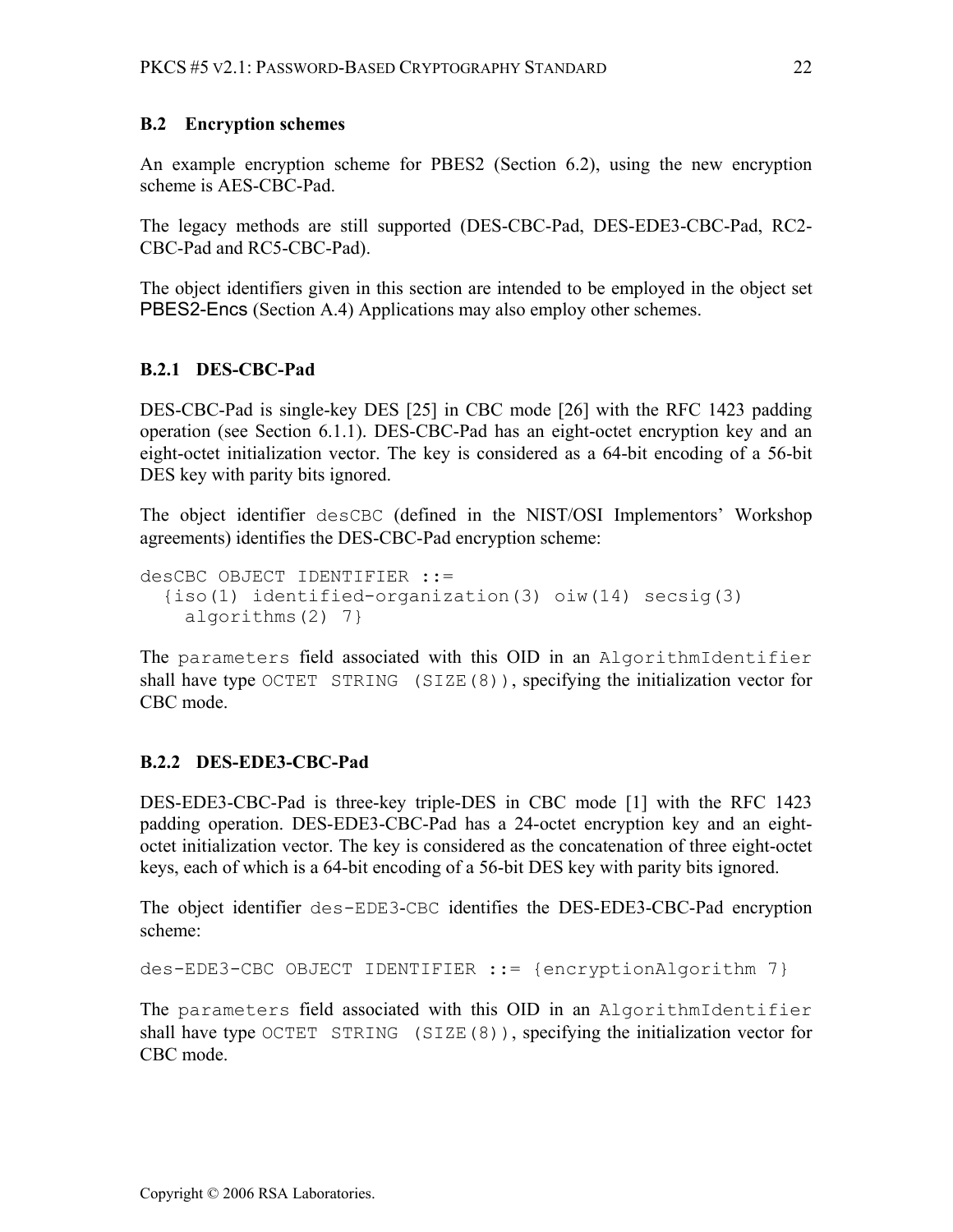**Note.** An OID for DES-EDE3-CBC without padding is given in ANSI X9.52 [1]; the one given here is preferred since it specifies padding.

### **B.2.3 RC2-CBC-Pad**

RC2-CBC-Pad is the  $RC2^{TM}$  encryption algorithm [34] in CBC mode with the RFC 1423 padding operation. RC2-CBC-Pad has a variable key length, from one to 128 octets, a separate "effective key bits" parameter from one to 1024 bits that limits the effective search space independent of the key length, and an eight-octet initialization vector.

The object identifier rc2CBC identifies the RC2-CBC-Pad encryption scheme:

```
rc2CBC OBJECT IDENTIFIER ::= {encryptionAlgorithm 2}
```
The parameters field associated with OID in an AlgorithmIdentifier shall have type RC2-CBC-Parameter:

```
RC2-CBC-Parameter ::= SEQUENCE { 
   rc2ParameterVersion INTEGER OPTIONAL, 
   iv OCTET STRING (SIZE(8)) }
```
The fields of type RC2-CBCParameter have the following meanings:

• rc2ParameterVersion is a proprietary RSA Security encoding of the "effective" key bits" for RC2. The following encodings are defined:

| <b>Effective key bits</b> | Encoding |
|---------------------------|----------|
|                           | 160      |
| 64                        | 120      |
| 128                       | 58       |
| h > 256                   |          |

If the rc2ParameterVersion field is omitted, the "effective key bits" defaults to 32. (This is for backward compatibility with certain very old implementations.)

• iv is the eight-octet initialization vector.

### **B.2.4 RC5-CBC-Pad**

 $\overline{a}$ 

RC5-CBC-Pad is the  $RCS^{TM}$  encryption algorithm [33] in CBC mode with a generalization of the RFC 1423 padding operation<sup>1</sup>. This scheme is fully specified in [2].

<sup>&</sup>lt;sup>1</sup> The generalization of the padding operation is as follows. For RC5 with a 64-bit block size, the padding string is as defined in RFC 1423. For RC5 with a 128-bit block size, the padding string consists of 16-(||*M*|| mod 16) octets each with value 16-(||*M*|| mod 16).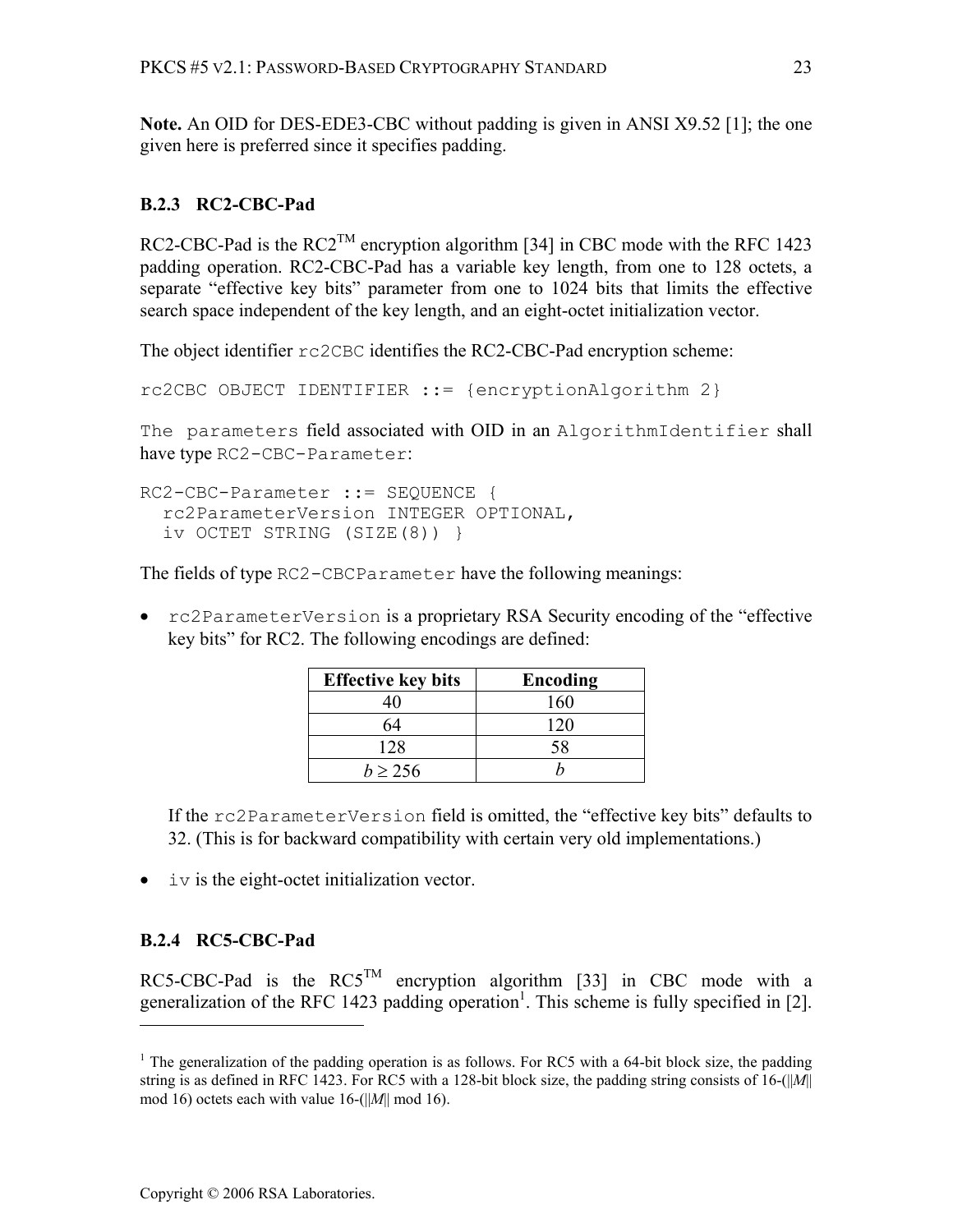RC5-CBC-Pad has a variable key length, from 0 to 256 octets, and supports both a 64-bit block size and a 128-bit block size. For the former, it has an eight-octet initialization vector, and for the latter, a 16-octet initialization vector. RC5-CBC-Pad also has a variable number of "rounds" in the encryption operation, from 8 to 127.

The object identifier rc5-CBC-PAD [2] identifies RC5-CBC-Pad encryption scheme:

```
rc5-CBC-PAD OBJECT IDENTIFIER ::= {encryptionAlgorithm 9}
```
The parameters field associated with this OID in an AlgorithmIdentifier shall have type RC5-CBC-Parameters:

```
RC5-CBC-Parameters ::= SEQUENCE { 
  version INTEGER \{v1-0(16)\} (v1-0),
   rounds INTEGER (8..127), 
  blockSizeInBits INTEGER (64 | 128), 
   iv OCTET STRING OPTIONAL }
```
The fields of type RC5-CBC-Parameters have the following meanings:

- version is the version of the algorithm, which shall be  $v1-0$ .
- rounds is the number of rounds in the encryption operation, which shall be between 8 and 127.
- blockSizeInBits is the block size in bits, which shall be 64 or 128.
- iv is the initialization vector, an eight-octet string for 64-bit RC5 and a 16-octet string for 128-bit RC5. The default is a string of the appropriate length consisting of zero octets.

# **B.2.5 AES-CBC-Pad**

AES-CBC-Pad is the AES encryption algorithm in CBC mode with PKCS #5 padding.

AES-CBC-Pad has a variable key length of 16, 24 or 32 octets and has a 16-octet block size. It has a 16-octet initialization vector.

For AES, object identifiers have been defined depending on key size and operation mode.

An example, the 16-octet (128 bit) key AES encryption scheme in CBC mode would be aes128-CBC-Pad identifying the AES-CBC-PAD encryption scheme using a 16-octet key:

```
aes128-CBC-Pad OBJECT IDENTIFIER ::= { aes 2 }
```
The AES object identifier is defined in the ASN.1 appendix.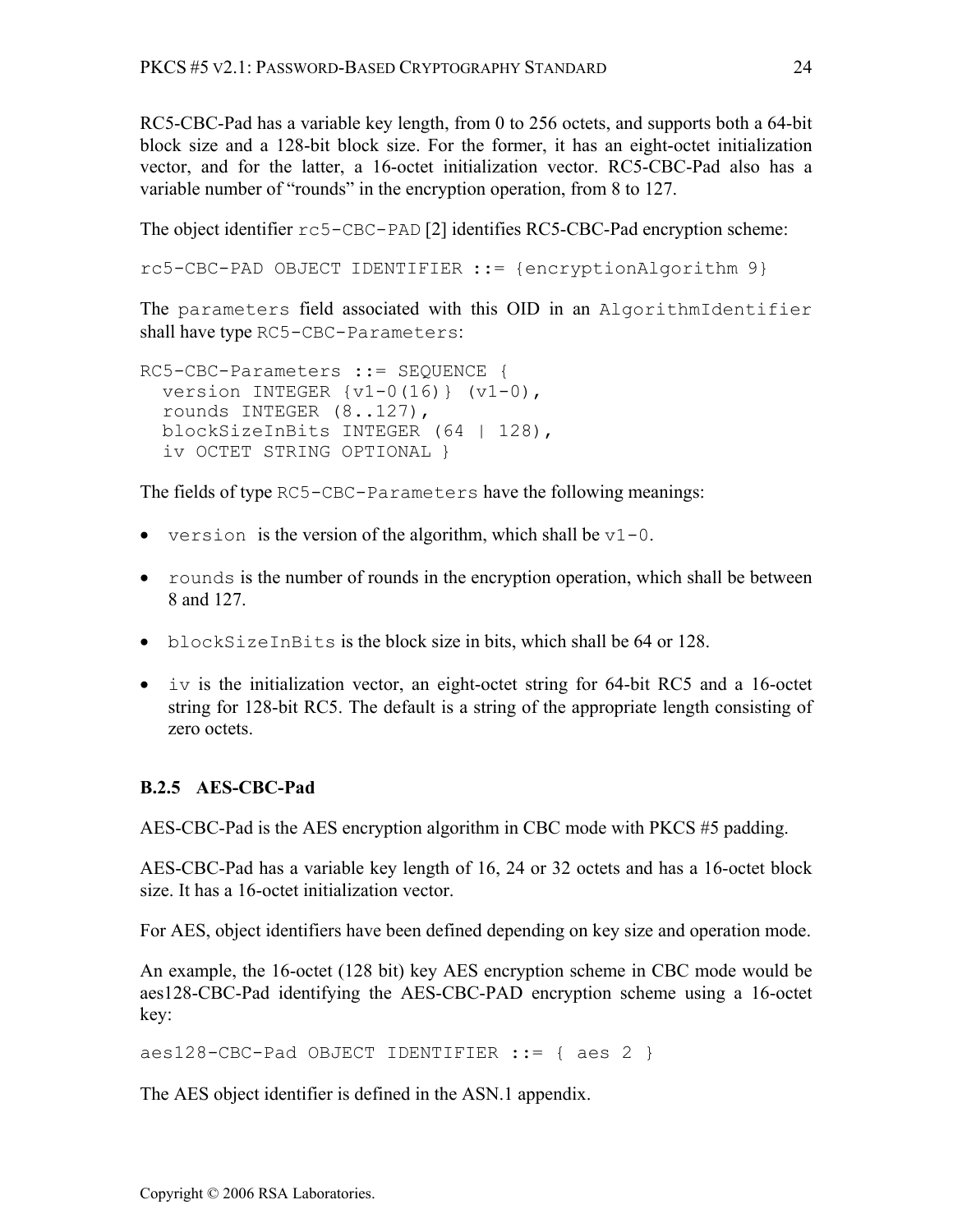The parameters field associated with this OID in an AlgorithmIdentifier shall have type OCTET STRING (SIZE(16)), specifying the initialization vector for CBC mode.

### **B.3 Message authentication schemes**

Example message authentication schemes for PBMAC1 (Section 7.1) are HMAC with one of the SHA-1, SHA-224, SHA-256, SHA-384 and SHA-512 hash functions.

# **B.3.1 HMAC-SHA-1**

HMAC-SHA-1 is the HMAC message authentication scheme [7] based on the SHA-1 hash function [28]. HMAC-SHA-1 has a variable key length and a 20-octet (160-bit) message authentication code.

The object identifier id-hmacWithSHA1 (see Appendix B.1.1) identifies the HMAC-SHA-1 message authentication scheme. (The object identifier is the same for both the pseudorandom function and the message authentication scheme; the distinction is to be understood by context.) This object identifier is intended to be employed in the object set PBMAC1-Macs (Appendix A.5).

# **B.3.2 HMAC-SHA-2**

HMAC-SHA-2 refers to the set of HMAC message authentication schemes [7],[31] based on the SHA-2 functions [29]. HMAC-SHA-2 has a variable key length and a message authentication code whose length is based on the hash function chosen (SHA-224, SHA-256, SHA-384 or SHA-512 giving 28, 32, 48 or 64 octets).

```
 id-hmacWithSHA224 OBJECT IDENTIFIER ::= 
{digestAlgorithm 8} 
    id-hmacWithSHA256 OBJECT IDENTIFIER ::= 
{digestAlgorithm 9} 
    id-hmacWithSHA384 OBJECT IDENTIFIER ::= 
{digestAlgorithm 10} 
    id-hmacWithSHA512 OBJECT IDENTIFIER ::= 
{digestAlgorithm 11}
```
The object identifier: id-hmacWithSHA224, id-hmacWithSHA256, idhmacWithSHA384 or id-hmacWithSHA512 (see Appendix B.1.2) identifies the HMAC-SHA-2 schemes.

The object identifiers xxx identifies the HMAC scheme with truncated output.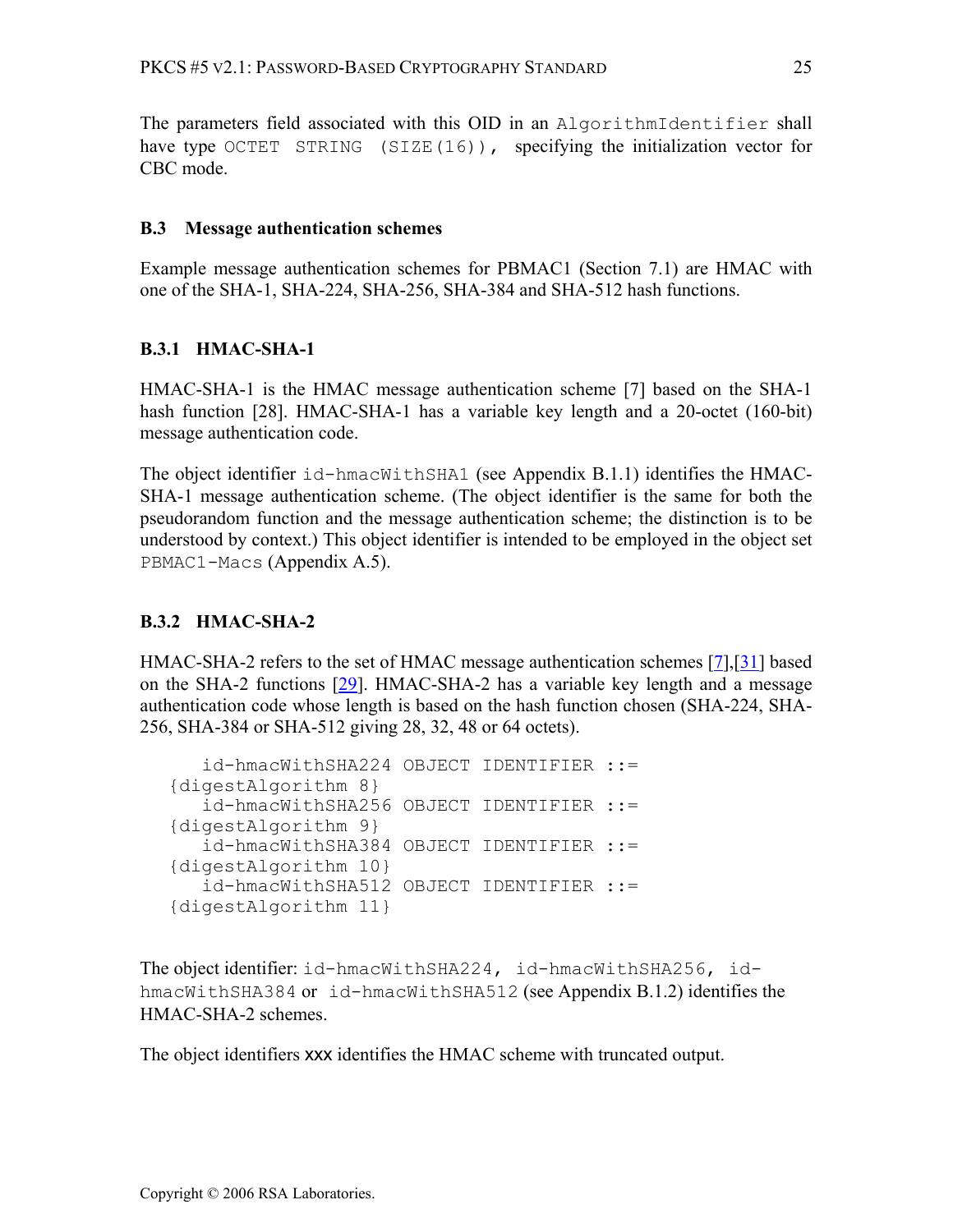(The object identifiers are the same for both the pseudorandom functions and the message authentication schemes; the distinction is to be understood by context.)

These object identifiers are intended to be employed in the object set PBMAC1-Macs (Appendix A.5).

# **C. ASN.1 module**

For reference purposes, the ASN.1 syntax in the preceding sections is presented as an ASN.1 module here.

-- PKCS #5 v2.0 ASN.1 Module

-- Revised May 19, 2006

-- This module has been checked for conformance with the

-- ASN.1 standard by the OSS ASN.1 Tools

```
PKCS5v2-0 {iso(1) member-body(2) us(840) rsadsi(113549) 
  pkcs(1) pkcs-5(5) modules(16) pkcs5v2-0(1)}
```
DEFINITIONS ::= BEGIN

-- Basic object identifiers

```
rsadsi OBJECT IDENTIFIER ::= 
   {iso(1) member-body(2) us(840) 113549} 
pkcs OBJECT IDENTIFIER ::= {rsadsi 1} 
pkcs-5 OBJECT IDENTIFIER ::= {pkcs 5}
```
-- Basic types and classes

```
AlgorithmIdentifier { ALGORITHM-IDENTIFIER:InfoObjectSet } 
::= 
SEOUENCE {
   algorithm ALGORITHM-IDENTIFIER.&id({InfoObjectSet}), 
   parameters ALGORITHM-IDENTIFIER.&Type({InfoObjectSet} 
     {@algorithm}) OPTIONAL }
```
ALGORITHM-IDENTIFIER ::= TYPE-IDENTIFIER

#### -- PBKDF2

```
PBKDF2Algorithms ALGORITHM-IDENTIFIER ::= 
   { {PBKDF2-params IDENTIFIED BY id-PBKDF2}, ...} 
id-PBKDF2 OBJECT IDENTIFIER ::= {pkcs-5 12}
```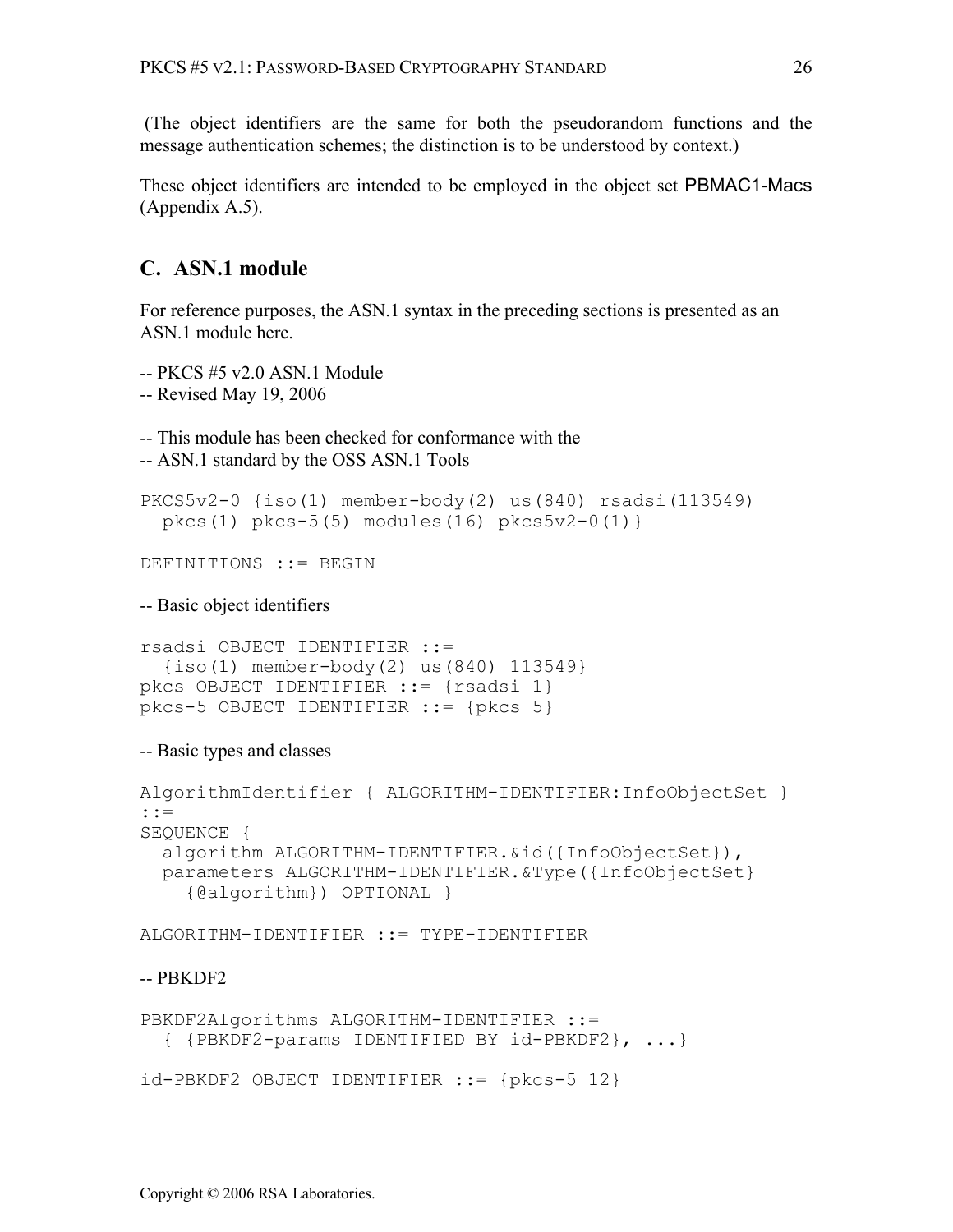```
algid-hmacWithSHA1 AlgorithmIdentifier {{PBKDF2-PRFs}} ::= 
    {algorithm id-hmacWithSHA1, parameters NULL : NULL} 
PBKDF2-params ::= SEOUENCE {
   salt CHOICE { 
     specified OCTET STRING,
  otherSource AlgorithmIdentifier {{PBKDF2-SaltSources}}
   }, 
   iterationCount INTEGER (1..MAX), 
   keyLength INTEGER (1..MAX) OPTIONAL, 
   prf AlgorithmIdentifier {{PBKDF2-PRFs}} DEFAULT 
     algid-hmacWithSHA1 } 
PBKDF2-SaltSources ALGORITHM-IDENTIFIER ::= { 
PBKDF2-PRFs ALGORITHM-IDENTIFIER ::= 
   { {NULL IDENTIFIED BY id-hmacWithSHA1}| 
     {NULL IDENTIFIED BY id-hmacWithSHA224}| 
     {NULL IDENTIFIED BY id-hmacWithSHA256}| 
     {NULL IDENTIFIED BY id-hmacWithSHA384}| 
      {NULL IDENTIFIED BY id-hmacWithSHA512},... } 
 -- PBES1 
PBES1Algorithms ALGORITHM-IDENTIFIER ::=
   { {PBEParameter IDENTIFIED BY pbeWithMD2AndDES-CBC} | 
     {PBEParameter IDENTIFIED BY pbeWithMD2AndRC2-CBC} | 
     {PBEParameter IDENTIFIED BY pbeWithMD5AndDES-CBC} | 
     {PBEParameter IDENTIFIED BY pbeWithMD5AndRC2-CBC} | 
     {PBEParameter IDENTIFIED BY pbeWithSHA1AndDES-CBC} | 
     {PBEParameter IDENTIFIED BY pbeWithSHA1AndRC2-CBC}, ...}
pbeWithMD2AndDES-CBC OBJECT IDENTIFIER ::= {pkcs-5 1} 
pbeWithMD2AndRC2-CBC OBJECT IDENTIFIER ::= {pkcs-5 4} 
pbeWithMD5AndDES-CBC OBJECT IDENTIFIER ::= {pkcs-5 3} 
pbeWithMD5AndRC2-CBC OBJECT IDENTIFIER ::= {pkcs-5 6} 
pbeWithSHA1AndDES-CBC OBJECT IDENTIFIER ::= {pkcs-5 10} 
pbeWithSHA1AndRC2-CBC OBJECT IDENTIFIER ::= {pkcs-5 11} 
PBEParameter ::= SEQUENCE {
  salt OCTET STRING (SIZE(8)),
   iterationCount INTEGER }
-- PBES2 
PBES2Algorithms ALGORITHM-IDENTIFIER ::=
```

```
 { {PBES2-params IDENTIFIED BY id-PBES2}, ...}
```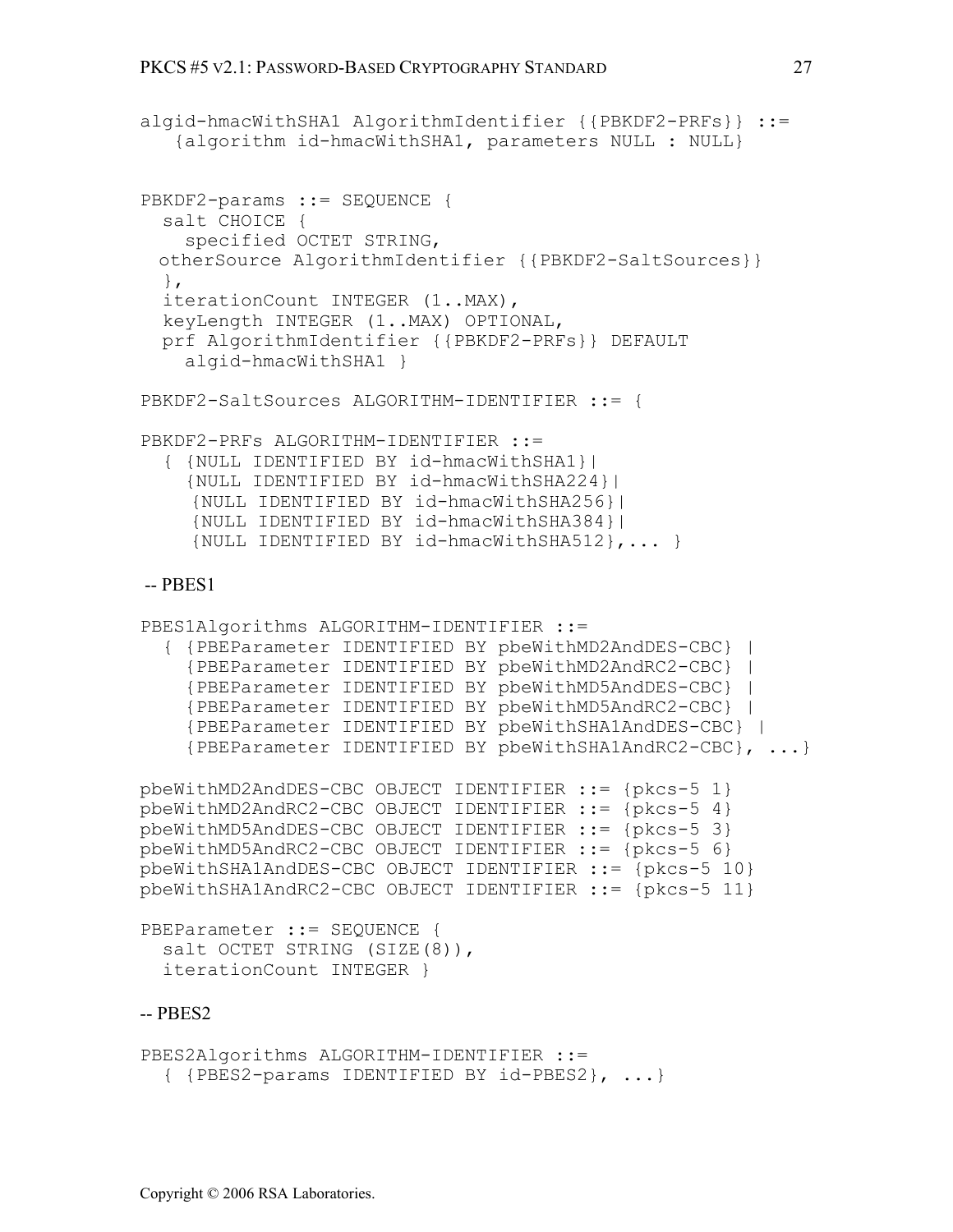```
id-PBES2 OBJECT IDENTIFIER ::= {pkcs-5 13} 
PBES2-params ::= SEQUENCE {
   keyDerivationFunc AlgorithmIdentifier {{PBES2-KDFs}}, 
   encryptionScheme AlgorithmIdentifier {{PBES2-Encs}} } 
PBES2-KDFs ALGORITHM-IDENTIFIER ::= 
   { {PBKDF2-params IDENTIFIED BY id-PBKDF2}, ... } 
PBES2-Encs ALGORITHM-IDENTIFIER ::= { ... }
-- PBMAC1 
PBMAC1Algorithms ALGORITHM-IDENTIFIER ::= 
   { {PBMAC1-params IDENTIFIED BY id-PBMAC1}, ...} 
id-PBMAC1 OBJECT IDENTIFIER ::= {pkcs-5 14} 
PBMAC1-params ::= SEQUENCE { 
   keyDerivationFunc AlgorithmIdentifier {{PBMAC1-KDFs}}, 
  messageAuthScheme AlgorithmIdentifier {{PBMAC1-MACs}} } 
PBMAC1-KDFs ALGORITHM-IDENTIFIER ::= 
   { {PBKDF2-params IDENTIFIED BY id-PBKDF2}, ... } 
PBMAC1-MACs ALGORITHM-IDENTIFIER ::= { ... }
-- Supporting techniques 
-- NIST root information object identifiers -- 
csor OBJECT IDENTIFIER ::= { 
    joint-iso-itu-t(2) country(16) us(840) organization(1) 
gov(101) 3 } 
nistAlgorithms OBJECT IDENTIFIER ::= { csor nistAlgorithm(4) 
} 
aes OBJECT IDENTIFIER : = { nistAlgorithms 1 }
--hmac definitions 
  rsadsi OBJECT IDENTIFIER ::= 
           {iso(1) member-body(2) us(840) rsadsi(113549)} 
  digestAlgorithm OBJECT IDENTIFIER ::= {rsadsi 2} 
id-hmacWithSHA1 OBJECT IDENTIFIER ::= {digestAlgorithm 7} 
id-hmacWithSHA224 OBJECT IDENTIFIER ::= {digestAlgorithm 8} 
id-hmacWithSHA256 OBJECT IDENTIFIER ::= {digestAlgorithm 9} 
id-hmacWithSHA384 OBJECT IDENTIFIER ::= {digestAlgorithm 10}
```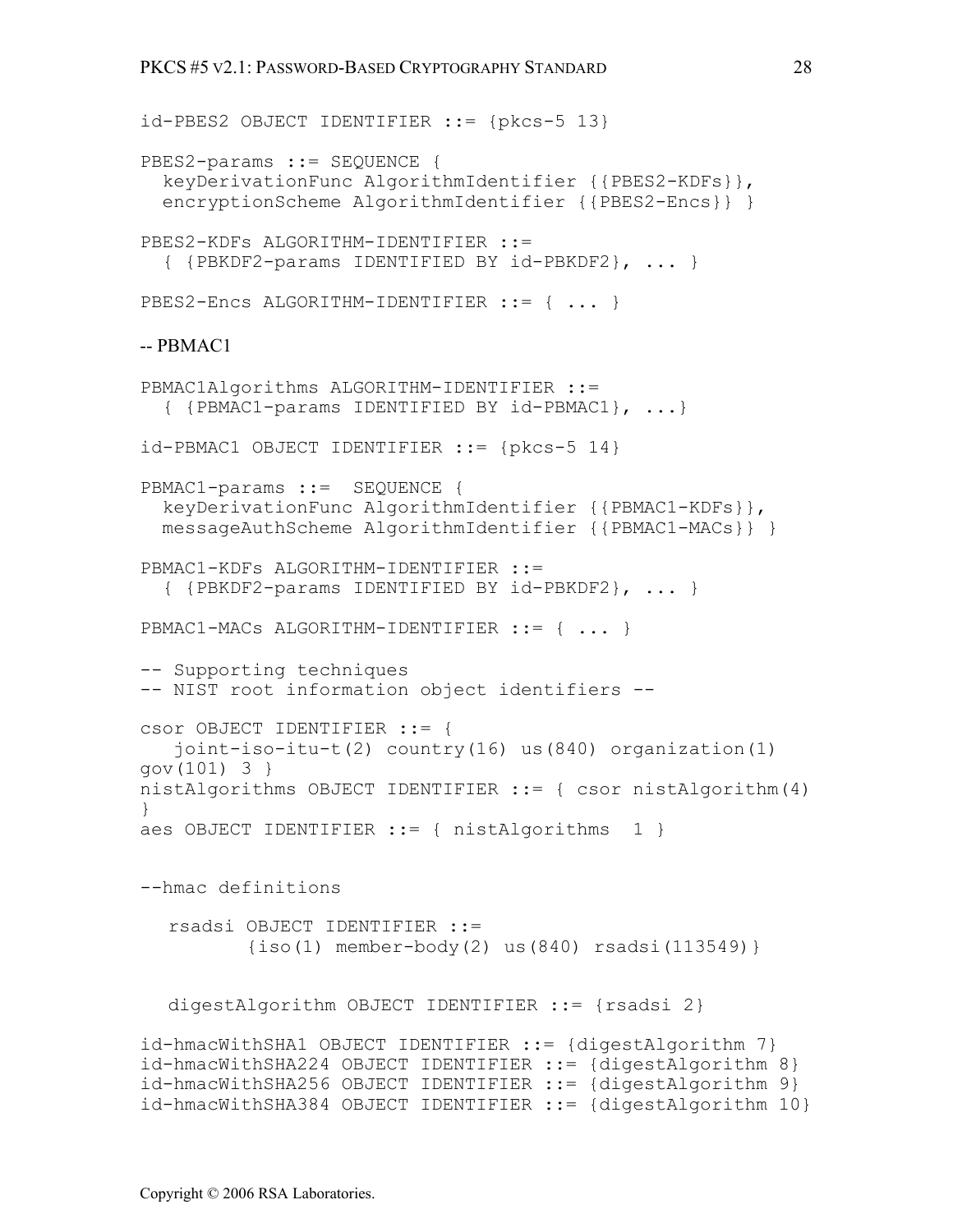```
id-hmacWithSHA512 OBJECT IDENTIFIER ::= {digestAlgorithm 11} 
-- AES definitions 
aes128-CBC-PAD OBJECT IDENTIFIER ::= { aes 2 } 
aes192-CBC-PAD OBJECT IDENTIFIER ::= { aes 22 } 
aes256-CBC-PAD OBJECT IDENTIFIER ::= { aes 42 } 
digestAlgorithm OBJECT IDENTIFIER ::= {rsadsi 2}
encryptionAlgorithm OBJECT IDENTIFIER ::= {rsadsi 3} 
SupportingAlgorithms ALGORITHM-IDENTIFIER ::= 
   { {NULL IDENTIFIED BY id-hmacWithSHA1} | 
     {OCTET STRING (SIZE(8)) IDENTIFIED BY desCBC} | 
     {OCTET STRING (SIZE(8)) IDENTIFIED BY des-EDE3-CBC} | 
     {RC2-CBC-Parameter IDENTIFIED BY rc2CBC} | 
     {RC5-CBC-Parameters IDENTIFIED BY rc5-CBC-PAD} | 
     {OCTET STRING (SIZE(16)) IDENTIFIED BY aes128-CBC-PAD | 
     {OCTET STRING (SIZE(16)) IDENTIFIED BY aes192-CBC-PAD | 
     {OCTET STRING (SIZE(16)) IDENTIFIED BY aes256-CBC-PAD 
},…} 
id-hmacWithSHA1 OBJECT IDENTIFIER ::= {digestAlgorithm 7} 
desCBC OBJECT IDENTIFIER ::= 
   {iso(1) identified-organization(3) oiw(14) secsig(3) 
    algorithms(2) 7} -- from OIW
des-EDE3-CBC OBJECT IDENTIFIER ::= {encryptionAlgorithm 7} 
rc2CBC OBJECT IDENTIFIER ::= {encryptionAlgorithm 2} 
RC2-CBC-Parameter ::= SEQUENCE { 
   rc2ParameterVersion INTEGER OPTIONAL, 
   iv OCTET STRING (SIZE(8)) } 
rc5-CBC-PAD OBJECT IDENTIFIER ::= {encryptionAlgorithm 9} 
RC5-CBC-Parameters ::= SEQUENCE { 
  version INTEGER \{v1-0(16)\} (v1-0),
   rounds INTEGER (8..127), 
  blockSizeInBits INTEGER (64 | 128), 
   iv OCTET STRING OPTIONAL }
```
END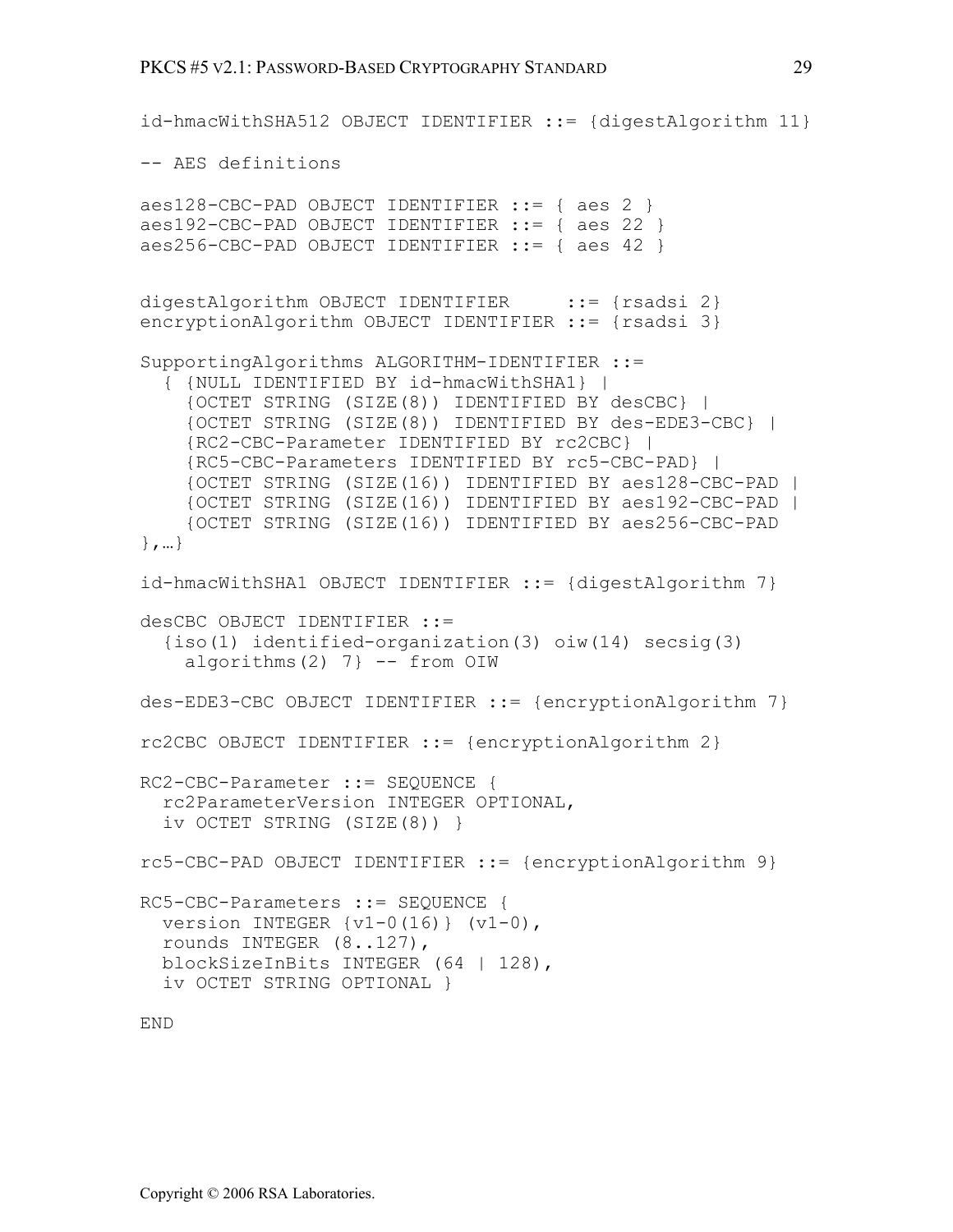# **D. Intellectual property considerations**

RSA Security makes no patent claims on the general constructions described in this document, although specific underlying techniques may be covered. Among the underlying techniques, the RC5 encryption algorithm (Appendix B.2.4) is protected by U.S. Patents 5,724,428 [35] and 5,835,600 [36].

The RSA public-key cryptosystem is described in U.S. Patent 4,405,829, which expired on September 20, 2000. The RC5 block cipher (Appendix B.2.4) is protected by U.S. Patents 5,724,428 and 5,835,600. RSA Security Inc. makes no other patent claims on the constructions described in this document, although specific underlying techniques may be covered.

RSA, RC2 and RC4 are registered trademarks of RSA Security Inc. RC5 is a trademark of RSA Security Inc.

License to copy this document is granted provided that it is identified as "RSA Security Inc. Public-Key Cryptography Standards (PKCS)" in all material mentioning or referencing this document.

RSA Security makes no representations regarding intellectual property claims by other parties. Such determination is the responsibility of the user.

# **E. Revision history**

### **Versions 1.0–1.3**

Versions 1.0–1.3 were distributed to participants in RSA Data Security, Inc.'s Public-Key Cryptography Standards meetings in February and March 1991.

### **Version 1.4**

Version 1.4 was part of the June 3, 1991 initial public release of PKCS. Version 1.4 was published as NIST/OSI Implementors' Workshop document SEC-SIG-91-20.

### **Version 1.5**

Version 1.5 incorporated several editorial changes, including updates to the references and the addition of a revision history.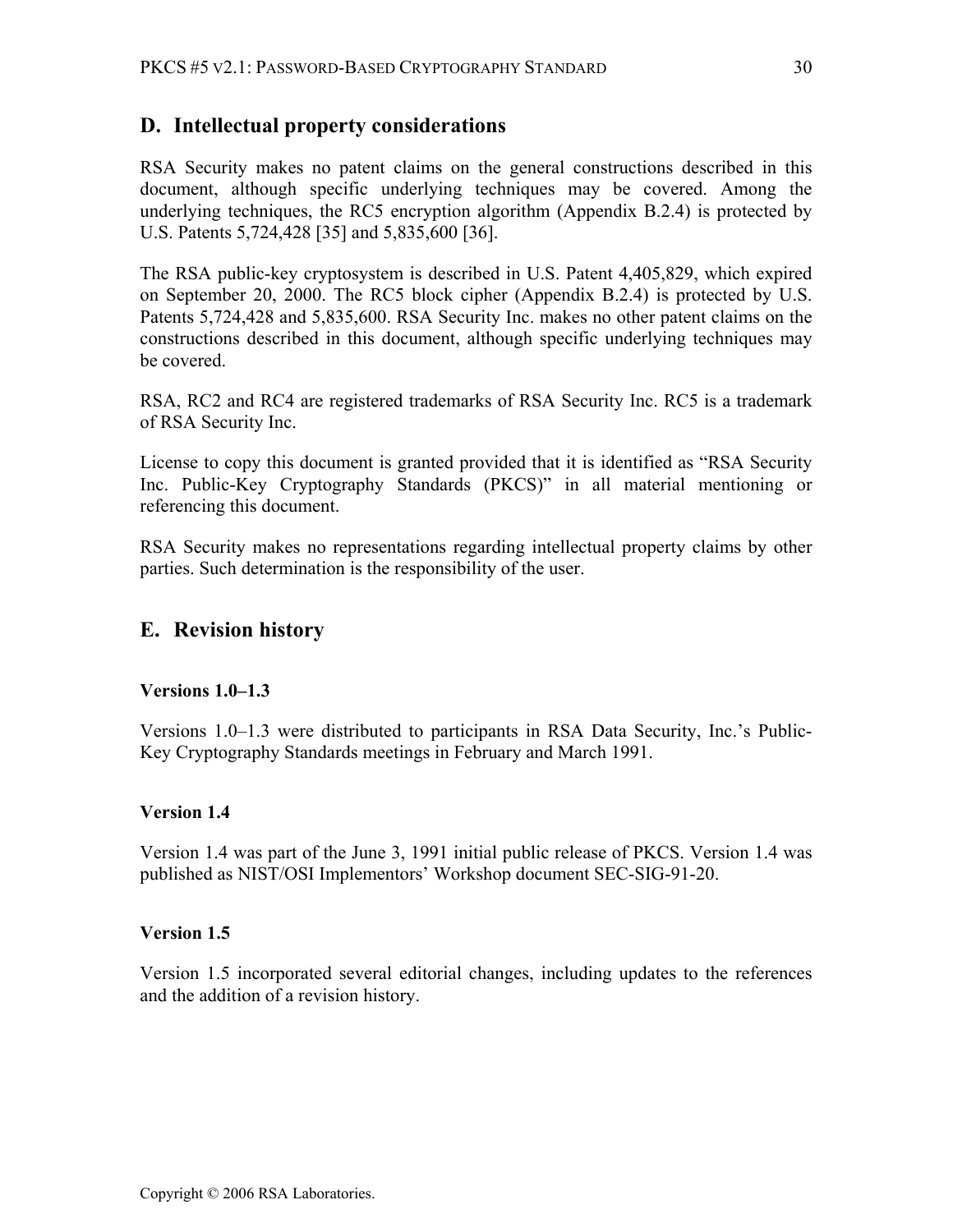#### **Version 2.0**

Version 2.0 incorporates major editorial changes in terms of the document structure, and introduces the PBES2 encryption scheme, the PBMAC1 message authentication scheme, and independent password-based key derivation functions. This version continued to support the encryption process in version 1.5.

#### **Version 2.1**

Version 2.1 incorporated changes to include AES encryption as well as the SHA-224 and SHA-256, SHA-384 and SHA-512 hash functions. Also added were the pseudorandom functions HMAC with SHA-1, SHA-224, SHA-256, SHA-384 and SHA-512. This version continued to support the encryption process in version 1.5.

# **F. References**

- [1] *American National Standard X9.52 1998, Triple Data Encryption Algorithm Modes of Operation.* ANS X9 July 1998.
- [2] R. Baldwin and R. Rivest. *RFC 2040: The RC5, RC5-CBC, RC5-CBC-Pad, and RC5-CTS Algorithms.* IETF, October 1996.
- [3] D. Balenson. *RFC 1423: Privacy Enhancement for Internet Electronic Mail: Part III: Algorithms, Modes, and Identifiers.* IETF, February 1993.
- [4] S.M. Bellovin and M. Merritt. Encrypted key exchange: Password-based protocols secure against dictionary attacks. In *Proceedings of the 1992 IEEE Computer Society Conference on Research in Security and Privacy,* pages 72–84, IEEE Computer Society, 1992.
- [5] D. Jablon. Strong password-only authenticated key exchange. *ACM Computer Communications Review,* October 1996.
- [6] B. Kaliski. *RFC 1319: The MD2 Message-Digest Algorithm.* IETF, April 1992.
- [7] H. Krawczyk, M. Bellare, and R. Canetti. *RFC 2104: HMAC: Keyed-Hashing for Message Authentication.* IETF, February 1997.
- [8] Robert Morris and Ken Thompson. Password security: A case history. *Communications of the ACM,* 22(11):594–597, November 1979.
- [9] *ISO/IEC 8824-1:2002: Information technology Abstract Syntax Notation One (ASN.1) — Specification of basic notation.* 2002.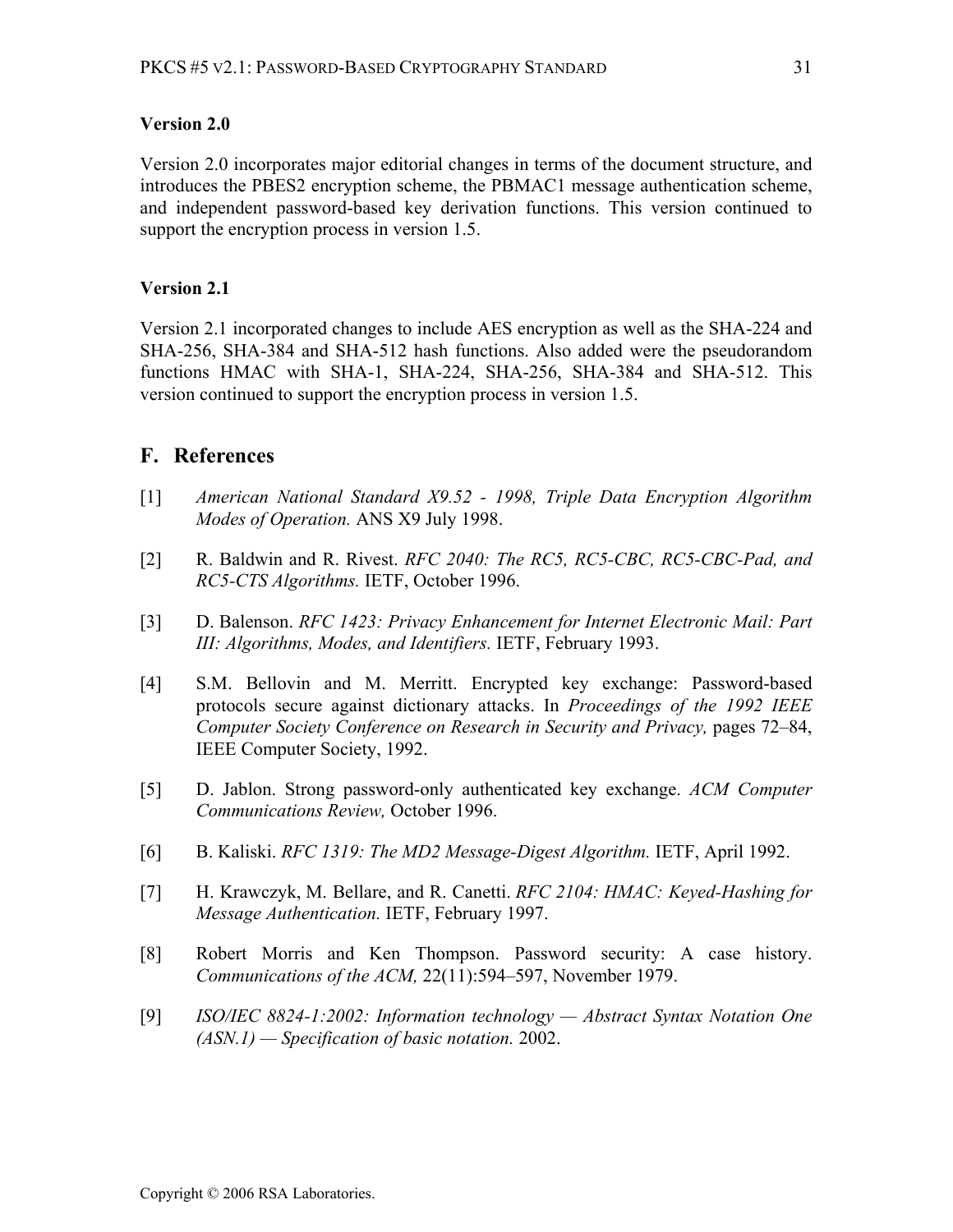- [10] *ISO/IEC 8824-1:2002/Amd.1:2003 Information technology Abstract Syntax Notation One (ASN.1) — Specification of basic notation — Amendment 1: Support for EXTENDED-XER.* 2003
- [11] *ISO/IEC 8824-1:2002/Amd.2:2005 Information technology Abstract Syntax Notation One (ASN.1) — Specification of basic notation — Amendment 2: Alignment with changes made to ITU-T Rec. X.660.* 2005
- [12] *ISO/IEC 8824-1:2002/Corr.1:2005 Information technology Abstract Syntax Notation One (ASN.1) — Specification of basic notation — Technical Corrigendum 1 (Permitted Alphabets).* 2005
- [13] *ISO/IEC 8824-1:2002/Amd.3:2002 Information technology Abstract Syntax Notation One (ASN.1) — Specification of basic notation — Amendment 3: Time types.* 2002
- [14] *ISO/IEC 8824-1:2002/Amd.1:2002 Information technology Abstract Syntax Notation One (ASN.1) — Specification of basic notation — Amendment 1 — Rules of extensibility.* 2002.
- [15] *ISO/IEC 8824-1:2002/Amd.1:2003 Information technology Abstract Syntax Notation One (ASN.1) — Specification of basic notation — Amendment 1: Support for EXTENDED-XER.* 2003
- [16] *ISO/IEC 8824-1:2002/Amd.2:2005 Information technology Abstract Syntax Notation One (ASN.1) — Specification of basic notation — Amendment 2: Alignment with changes made to ITU-T Rec. X.660.* 2005
- [17] *ISO/IEC 8824-1:2002/Corr.1:2005 Information technology Abstract Syntax Notation One (ASN.1) — Specification of basic notation — Technical Corrigendum 1 (Permitted Alphabets).* 2005
- [18] *ISO/IEC 8824-1:2002/Amd.3:2002 Information technology Abstract Syntax Notation One (ASN.1) — Specification of basic notation — Amendment 3: Time types.* 2002
- [19] *ISO/IEC 8824-2:2002 Information technology Abstract Syntax Notation One (ASN.1) — Information object specification.* 2002.
- [20] *ISO/IEC 8824-2:2002/Amd.1:2003 Information technology Abstract Syntax Notation One (ASN.1) — Information object specification.* 2002 *— Amendment 1: Support for EXTENDED-XER.* 2003
- [21] *ISO/IEC 8824-2:2002/Corr.1:2002 Information technology Abstract Syntax Notation One (ASN.1) — Information object specification.* 2002*— Technical Corrigendum 1 (Time types).* 2002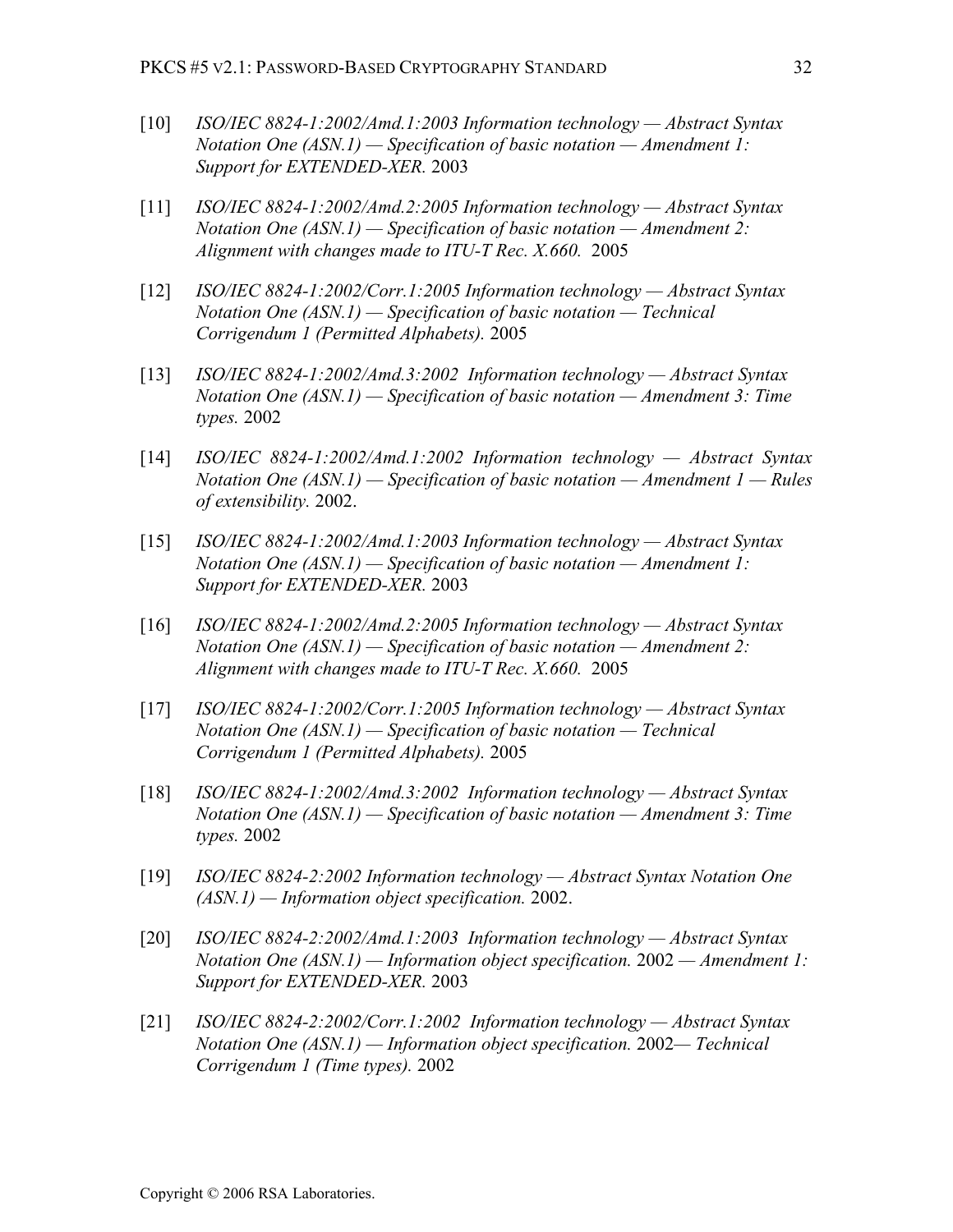- [22] *ISO/IEC 8824-2:2002/Amd.1:2003 Information technology Abstract Syntax Notation One (ASN.1) — Information object specification — Amendment 1 — Rules of extensibility.* 2003.
- [23] *ISO/IEC 8824-3:2002 Information technology Abstract Syntax Notation One (ASN.1) — Constraint specification.* 2002.
- [24] *ISO/IEC 8824-4:2002 Information technology Abstract Syntax Notation One (ASN.1) — Parameterization of ASN.1 specifications.* 2002.
- [25] NIST *FIPS Publication 46-3: Data Encryption Standard.* Withdrawn May 19, 2005.
- [26] NIST *FIPS Publication 81: DES Modes of Operation.* Withdrawn May 19, 2005.
- [27] NIST *FIPS Publication 112: Password Usage.* Withdrawn February 8, 2005.
- [28] NIST *FIPS Publication 180-1: Secure Hash Standard*. April 1994.
- [29] NIST *FIPS Publication 180-2: Secure Hash Standard.* February 2004 URL: http://csrc.nist.gov/publications/fips/fips180-2/fips180-2.pdf
- [30] NIST *FIPS Publication 197: Advanced Encryption Standard (AES).* November 26, 2001. URL: http://csrc.nist.gov/publications/fips/fips197/fips-197.pdf
- [31] NIST *FIPS Publication 198: The Keyed-Hash Message Authentication Code (HMAC).* April 8, 2002. URL: http://csrc.nist.gov/publications/fips/fips198/fips-198a.pdf
- [32] R. Rivest. *RFC 1321: The MD5 Message-Digest Algorithm.* IETF, April 1992.
- [33] R.L. Rivest. The RC5 encryption algorithm. *In Proceedings of the Second International Workshop on Fast Software Encryption*, pages 86-96, Springer-Verlag, 1994.
- [34] R. Rivest. *RFC 2268: A Description of the RC2(r) Encryption Algorithm.* IETF, March 1998.
- [35] R.L. Rivest. *Block-Encryption Algorithm with Data-Dependent Rotations.* U.S. Patent No. 5,724,428, March 3, 1998.
- [36] R.L. Rivest. *Block Encryption Algorithm with Data-Dependent Rotations.* U.S. Patent No. 5,835,600, November 10, 1998.
- [37] RSA Laboratories. *PKCS #5: Password-Based Encryption Standard.* Version 2.0, March 1999.